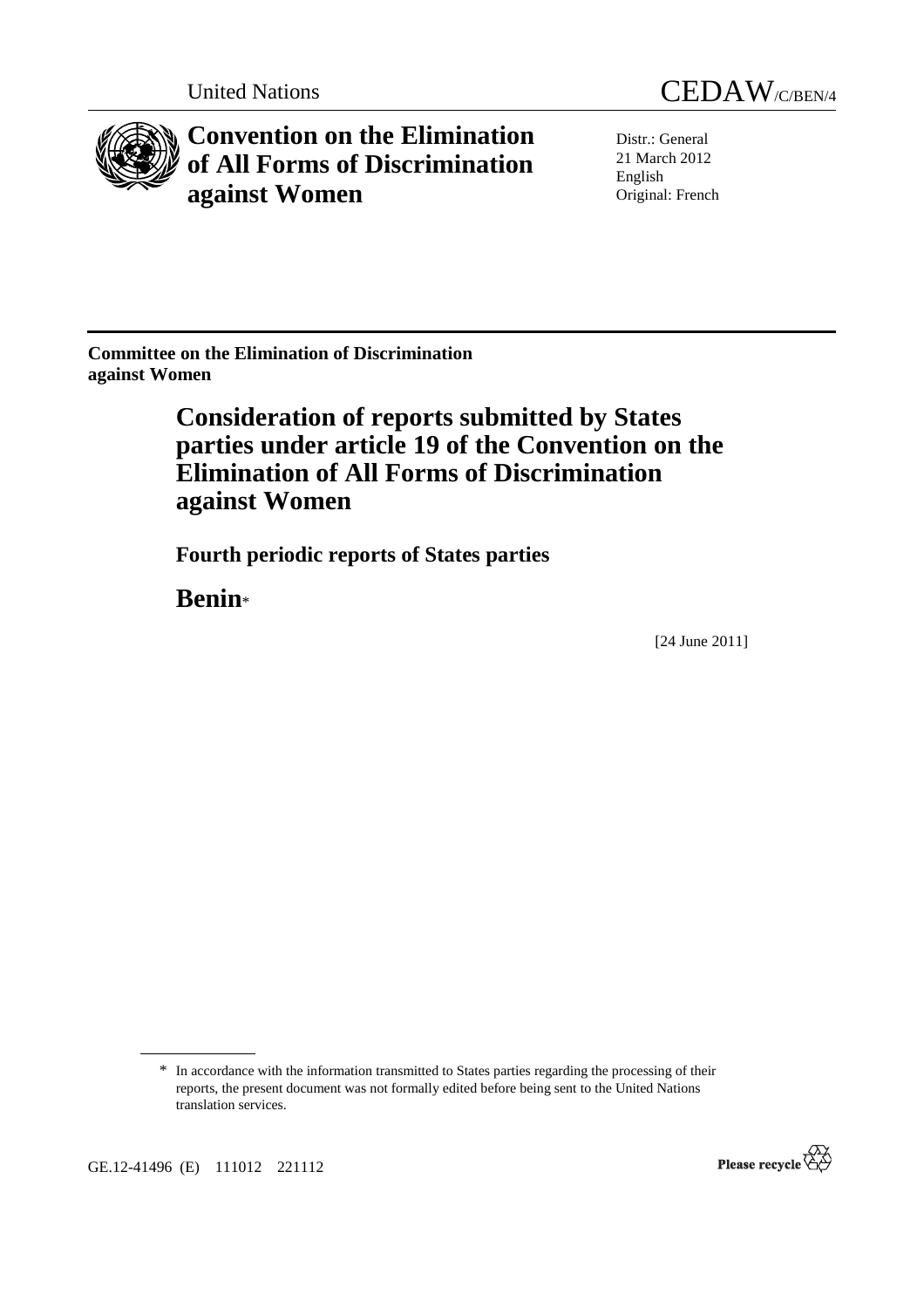# Contents

|                                                                             | Paragraphs  | Page           |
|-----------------------------------------------------------------------------|-------------|----------------|
|                                                                             | $1 - 7$     | 3              |
|                                                                             | $8 - 15$    | $\overline{4}$ |
| Part 2 – Situation of women in Benin in relation to the Convention          | $16 - 136$  | 5              |
|                                                                             | $18 - 37$   | 5              |
| Articles 2 and 3. Obligation of States parties to take appropriate measures | $38 - 48$   | 8              |
| Article 4. Special measures to eliminate discrimination against women       | $49 - 52$   | 10             |
|                                                                             | $53 - 54$   | 11             |
|                                                                             | $55 - 57$   | 11             |
| Article 7. Equality in political and public life at the national level      | $58 - 75$   | 11             |
| Article 8. Equality in political and public life at the international level | $76 - 77$   | 14             |
|                                                                             | 78          | 14             |
|                                                                             | $79 - 128$  | 14             |
|                                                                             | $80 - 91$   | 15             |
|                                                                             | $92 - 100$  | 17             |
|                                                                             | $101 - 114$ | 19             |
|                                                                             | $115 - 118$ | 22             |
|                                                                             | $119 - 128$ | 23             |
|                                                                             | 129-132     | 25             |
|                                                                             | 133-136     | 26             |
|                                                                             | $137 - 140$ | 27             |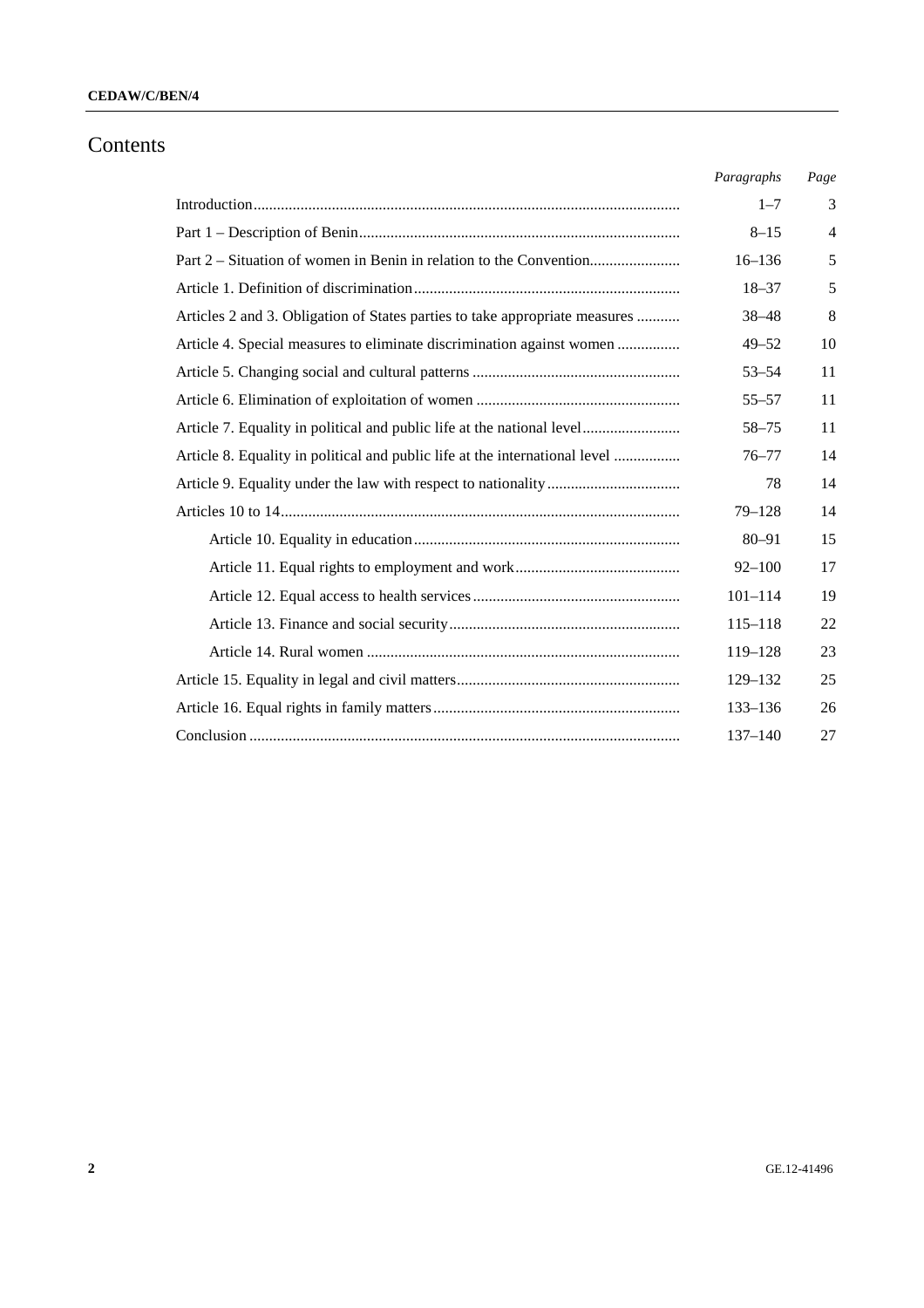# **Introduction**

1. The Constitution of 11 December 1990 established equality among all citizens without distinction as to origin, race, sex, religion, political opinion or social status as a fundamental principle of democracy and respect for the rights of the individual. Therefore, in accordance with its constitutional principles, the State of Benin has ratified a number of international human rights instruments, including the Convention on the Elimination of All Forms of Discrimination against Women. Ratified on 12 March 1992, the Convention provides for equality between men and women. The State has thus made a commitment to uphold, protect and give effect to women's rights in accordance with the Convention.

2. Several measures have been taken by Benin to help to put an end to attitudes and practices that discriminate against women. The measures also contribute to a significant improvement in the status of women by providing men and women with the same opportunities, in accordance with various documents and development strategies, in particular the 2006–2011 strategic guidelines for development. With regard to the rights of women, the guidelines focus specifically on promoting women's education and training, enhancing the status of their work, fostering cultures and traditions conducive to women's development and ensuring equality between the sexes and women's economic independence.

3. However, the constitutional principles are ahead of society and the moral and customary standards that continue to hold sway, often posing obstacles to the fulfilment of rights. This sociological reality accounts for men's reluctance to accept and carry out these constitutional provisions and underlies their resistance to change. That is why discrimination against women remains a major barrier to their taking part in the country's development despite the efforts of the State to take measures to reduce, if not eliminate, inequalities between men and women.

4. Even women are resistant to the change that is now called for. Women are narrowly cast in the role of daughter, wife and mother by the culture, the education they receive, and religion. They do not have a clear awareness of the status of women as fully independent human beings. This explains why relations between men and women continue to be unequal in so many respects. The disparities encountered are most often to the detriment of women.

5. However, appreciable developments in the campaign to eliminate discrimination against women have been registered since the return of democracy even if much remains to be done. In rural areas stereotypes and customs continue to discriminate against women.

6. The current periodic report (2005–2008) on the implementation of the Convention has given Benin the opportunity to take stock of the legal status of women, assess the progress made and identify what it must now do to meet its international commitments. The report, which was due for submission in April 2009 according to the concluding observations of the Committee, takes into account certain facts and data from 2009 that could help to present the current situation in Benin.

7. The first part of the report includes a brief description of the country that takes into account only the latest developments recorded. The second part takes up the articles of the Convention. In addition, most of the information contained in the current report comes from official sources, which are cited in the body of the text rather than footnotes.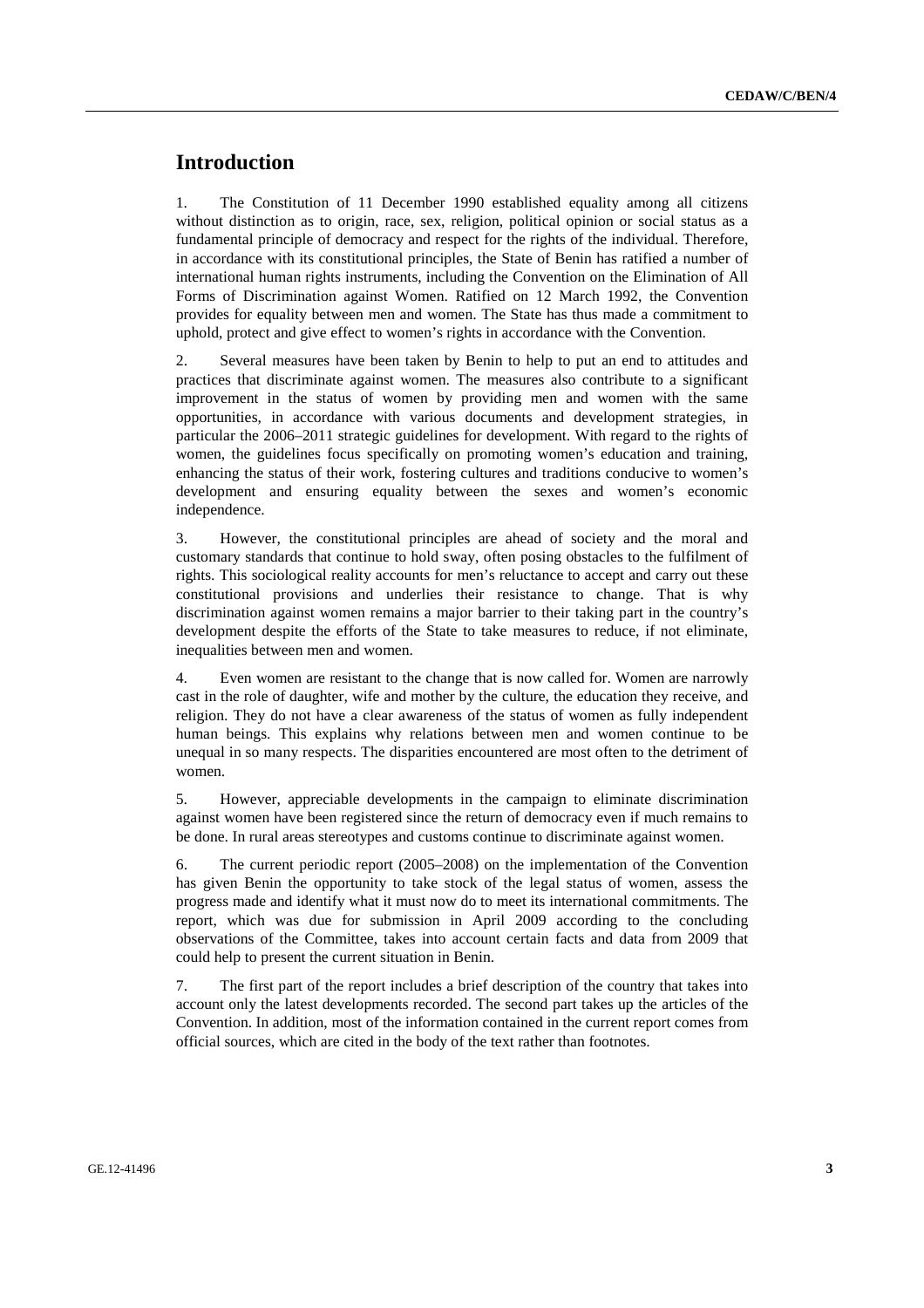# **Part 1 Description of Benin**

8. The report covers the period from 2005 to 2008. The initial report described the geographical and political situation of Benin. Nevertheless, it is necessary to summarize briefly the salient facts of the previous four years that may directly or indirectly affect the implementation of the Convention.

### **Population**

9. The Declaration of Population Policy, adopted in June 2006, is worth noting, in particular goal No. 9 aimed at "creating an environment conducive to women's full participation in the development process and enjoyment of the benefits thereof".

10. Furthermore, according to the National Institute of Statistics and Economic Analysis (INSAE), the population was estimated at 8,224,642 in 2008, of which some 4,203,548 were women (51.1 per cent) and 4,021,094 men (48.9 per cent). The average annual rate of growth of the population was constant between 2002 and 2007 at 3.2 per cent. Average life expectancy at birth was 60.8 years in 2007 and was slightly higher for women (62.9 years) than men (58.6 years).

### **Political situation**

11. The fourth democratic presidential elections took place on 5 March 2006 (first round) and 19 March 2006 (second round) with a new president, Mr. Boni Yayi, taking office. Legislative elections were held on 31 March 2007 ushering in the fifth legislature. Two municipal and communal elections were held on 20 April 2008 and elected local bodies were subsequently set up. The Constitutional Court was revived and set up on 7 June 2008 and the High Court of Justice on 10 June 2009. The Economic and Social Council was revived and set up on 17 July 2009 and the High Authority for Audio-Visual Media and Communications on 20 July 2009.

#### **Social and economic situation**

12. In 2006 Benin adopted the 2006–2011 strategic guidelines for development, which seek, among other things, "to enhance human capital in order to boost the productivity of the national economy", including by "promoting gender equality and women's empowerment".

13. Benin has begun to implement poverty alleviation strategies, most often through poverty reduction strategy papers (PRSP), including the first and second poverty reduction strategy papers for 2002–2004 and 2006–2008, respectively, and the 2007–2009 growth and poverty reduction strategy. By enhancing human capital, the growth and poverty reduction strategy has set the objective of "improving social protection", including through "the promotion of gender equality and women's empowerment".

14. Various poverty reduction strategies are being pursued by the State for the achievement of the Millennium Development Goals, which Benin endorsed in 2000, including Goal 3 aimed at promoting gender equality and empowering women.

15. According to the Social Indicators Yearbook 2007, Benin's human development index (HDI) increased from 0.468 in 2005 to 0.471 in 2006 and 0.502 in 2007. Benin ranked 162nd out of 177 countries' HDI table, with nearly a third of its population living below the poverty line. In 2005, there was a slowdown in economic activity, with a real growth rate of 2.9 per cent. The country then made an economic recovery with a growth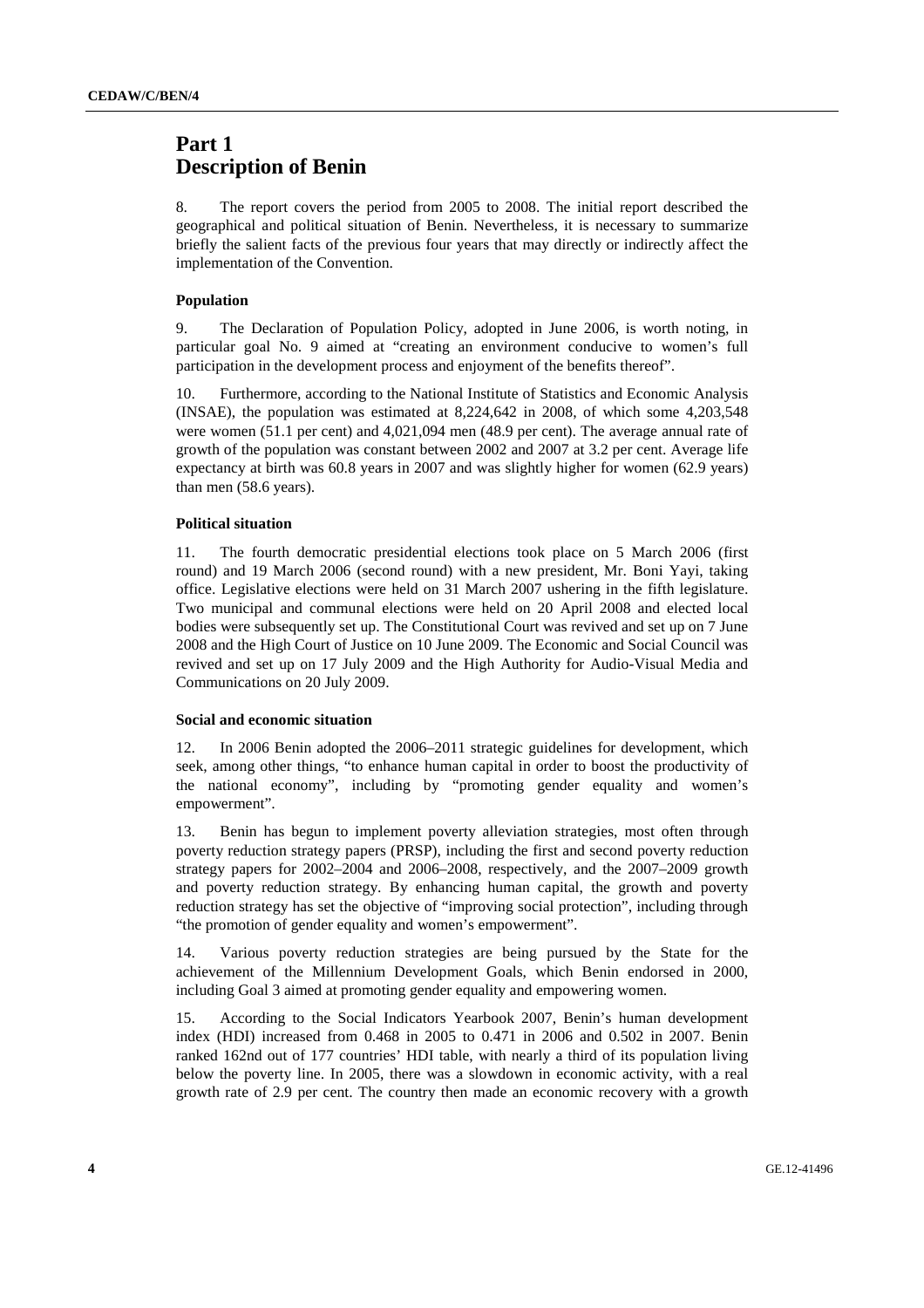rate of 3.8 per cent in 2006 and 4.6 per cent in 2007. The inflation rate decreased from 3.8 per cent in 2006 to 1.3 per cent in 2007.

# **Part 2 Situation of women in Benin in relation to the Convention**

16. Despite the constant efforts made by Benin on the legal and institutional front to improve the situation of women, tradition and social and cultural practices continue to weigh heavily against the political will to reduce age-old inequalities that continue to adversely affect women.

17. However, the State remains committed to remedying the situation of discrimination against women, which hampers the development process that the country has embarked upon.

# **Article 1 Definition of discrimination**

### **(a) Constitutional recognition of the principle of equality**

18. When it became a State party to the Convention, Benin condemned discrimination and committed itself to the inclusion or incorporation of gender equality provisions in its Constitution and relevant laws and regulations and the adoption of legal standards and other appropriate measures, including sanctions, to suppress or prohibit any discrimination against women.

19. Having ratified the Convention on 12 March 1992, Benin made sure that Act No. 90-032 of 11 December 1990 on the Constitution of the Republic of Benin established the principle of equality before the law. Article 26 of the Constitution provides that "the State shall assure everyone equality before the law without distinction as to ... sex" and that "men and women are equal before the law". Article 8 provides that the State "shall assure its citizens equal access to health, education, culture, information, vocational training and employment".

#### **(b) Progress made**

20. Act No. 2002-07 of 24 August 2004 on the Personal and Family Code lays down egalitarian principles in accordance with the Constitution and thus significantly combats discrimination. For example, it abolishes marriage by levirate (art. 122), sets the legal age of marriage for girls and boys at 18 (art. 123) and institutes monogamous marriage (art. 143), equal parental authority and inheritance rights for children regardless of their sex (arts. 594 and 604). It provides that bride money shall be symbolic in nature (art. 142) and each spouse shall have full legal capacity (art. 173).

#### **(c) Persistence of forms of discrimination in social and cultural practices**

21. Despite the progress made concerning de jure equality, the full achievement of de facto equality still lies ahead and is part of a longer-term process of social change. Studies conducted in 2007 and 2008 following the promulgation of the Code have shown that violence against women persists. Custom, tradition and religion still dominate social life in Benin. They have a power that helps to create and perpetuate discriminatory practices against women. The threat of punishment by ancestors or the gods brandished in religious and traditional rites continues to influence the behaviour of women, who endure or are subjected to all kinds of violence.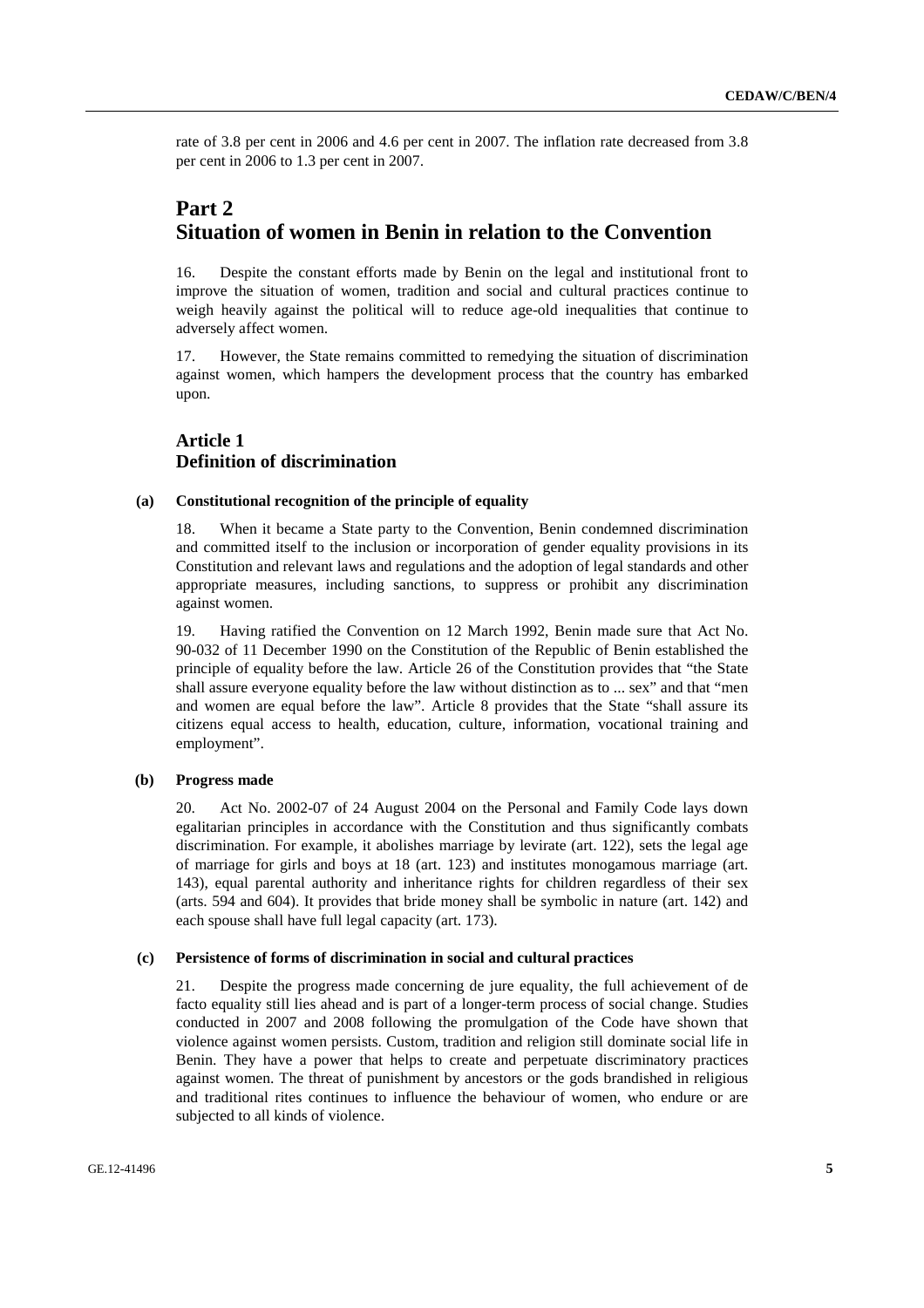22. They are modelled on three studies on Benin conducted in 2007 and 2008. The first is a report on the current and future status of the population of Benin published in 2008 by the Government of Benin and the United Nations Population Fund (UNFPA). The second is a report on the 2008 baseline study for the Empower project ("Enabling mobilization and policy implementation for women's rights"). The baseline study covered 13 out of the 77 communes of Benin. The Empower project, which provides support for the implementation of policies and laws to protect the rights of women, is run by CARE International in partnership with the Ministry for the Family and National Solidarity and with funding from USAID. The results of this survey were backed up by another survey conducted by the research centre on the family, women and children, of the Ministry for the Family. The report on this survey, which was conducted with technical and financial support from UNFPA, the Directorate-General for International Cooperation of the Netherlands, the Embassy of Denmark, the Swiss Agency for Development and Cooperation, the United Nations Children's Fund (UNICEF), the United States Agency for International Development (USAID), Plan International in Benin and CARE International, is currently in press. Lastly, there is the demographic and health survey published in November 2007.

#### **Polygamy**

23. According to the Empower project baseline study, polygamy falls under the category of mental abuse, affecting 45 per cent of the persons surveyed, and was the most blatant manifestation of the belief in women's inferiority to men.

24. Forced marriages are another kind of mental abuse. Forced marriages take the following forms:

- Simple forced marriage: The wife-to-be is not consulted at all on the choice of her husband, who is quite simply imposed on the woman by her father or family. She is not required to consent
- Marriage by barter: This is a practice that is current in some regions of northern Benin, in particular Cobly and the surrounding area. Such marriages take place between two families who exchange their children. One family gives a daughter in marriage while the other promises to give a daughter in marriage in return. A debt is thus incurred in the form of the young woman and the need for a settlement perpetuates the institution of marriage by barter
- Marriage by abduction: The family of the husband-to-be, with the agreement of the young woman's relatives, abducts the woman for the consummation of the marriage. This form of marriage without consent is still rife in western Benin

25. It is commonly held that these various forms of marriage offer families added assurances and constitute safety measures for the young women who are given in marriage.

### **Levirate**

26. Under traditional law, a wife is considered to be the property of her husband. Thus, as an integral part of an estate, a widow is compelled to marry a relative of her husband on his death. In the event that a husband survives his wife, he may marry the late wife's sister for the sake of family solidarity. This is known as sororate. These forms of union are observed especially in regions where dowries before marriage are required.

### **Widowhood rites**

27. The widowhood ceremonies that women are subjected to when their husbands die constitute very telling examples of abuse. While a widower receives particular attention from another woman who must drive away the spirit of the deceased wife, a widow, for her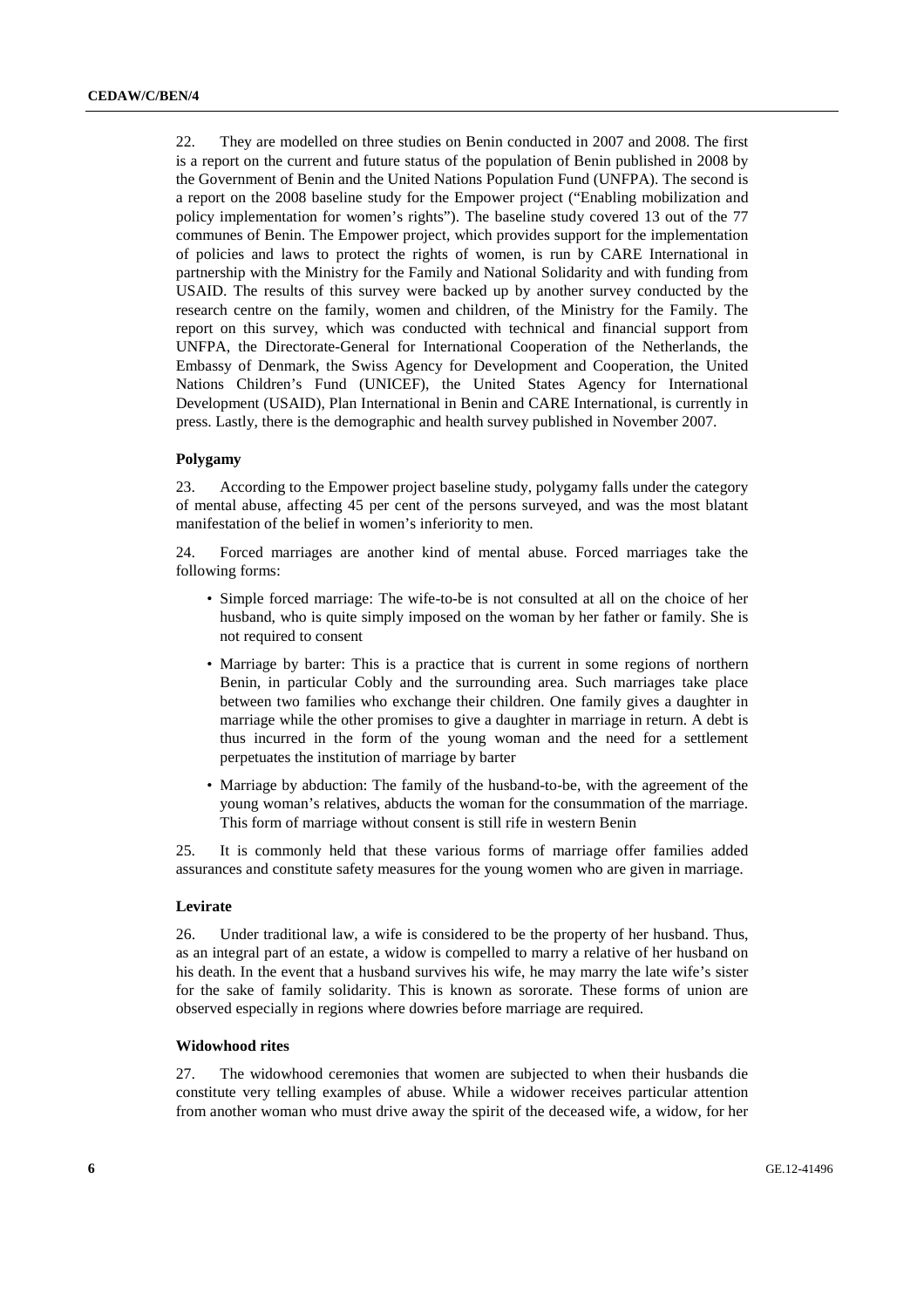part, remains shut up for several months. Among other prohibitions, she is forbidden to comb her hair, wash, wear perfume or leave her late husband's house for several days or even months in some cases. In addition, she must undergo all kinds of ordeals to prove to her in-laws that she was faithful to her husband while he was alive, and in particular that she is not responsible for his death by agreeing, for example, to sleep beside the body, to cry every morning to demonstrate her affection for him and to drink the concoction used to wash the corpse.

#### **Adultery by women and purification rites**

28. Article 137 of the customary law states categorically that "adultery on the part of husbands is never punishable". Article 135, on the other hand, expressly prohibits adultery by women. In cases of adultery, Bariba women are whipped in public and given a divorce (art. 145 of the customary law). In the provinces of Atlantique and Ouémé husbands make do with compensation, which serves as "purification" for the women. Purification rites are often humiliating and degrading for women and generally result in a kind of "social death" for adulterous women.

29. The Constitutional Court rendered a decision in 2009 ending such injustice by finding punishment of adulterous women to be discriminatory. Women are no longer prosecuted for this offence.

#### **Verbal and mental abuse**

30. The 2008 Empower project baseline study published in December 2008 was modelled on a publication entitled "Effectiveness of women's rights in West Africa" by Women in Law and Development in Africa (WILDAF), a non-governmental organization established on 18 June 1999 that works to promote women's rights in West Africa, and treats mental abuse as a form of violence affecting the psychological and mental health of women.

31. According to the persons surveyed during the study, verbal and mental abuse take various forms, including (in descending order) insults (reported by 76 per cent of those polled), threats (57 per cent), fear (54 per cent), pressure (48 per cent), polygamy (45 per cent), intimidation (39 per cent), unwarranted criticism (24 per cent), repudiation (23 per cent), blackmail (22 per cent), vicious teasing (22 per cent), isolation (20 per cent), possessiveness (19 per cent), mocking nicknames (19 per cent), charlatanism and mysticism (18 per cent), denigration of women (18 per cent), false accusations/defamation and slander (14 per cent) and manipulation (13 per cent).

#### **Physical abuse**

32. Physical abuse affects married and unmarried women alike. According to the persons surveyed in the study of the Empower project, physical abuse of women and children take the form of slapping (66 per cent), hitting with an object (belt, stick, lamp, machete, bottle) (53 per cent), punching (47 per cent), kicking (37 per cent), wounding (37 per cent), bruising (18 per cent) and pinching (13 per cent). Under 10 per cent of the persons surveyed reported hair-pulling, biting, burning, spraining or breaking arms, murder, strangulation and dousing with acid. In addition there were reports of beating with a stick and physical mutilation.

33. It should be noted that, in the 2006 demographic and health survey conducted by INSAE, almost one in every two women (47 per cent) approved of husbands beating their wives for at least one of the reasons listed. In half of the cases (50 per cent), women stated that it was normal for a woman to refuse to have sexual relations with her husband for any reason at all.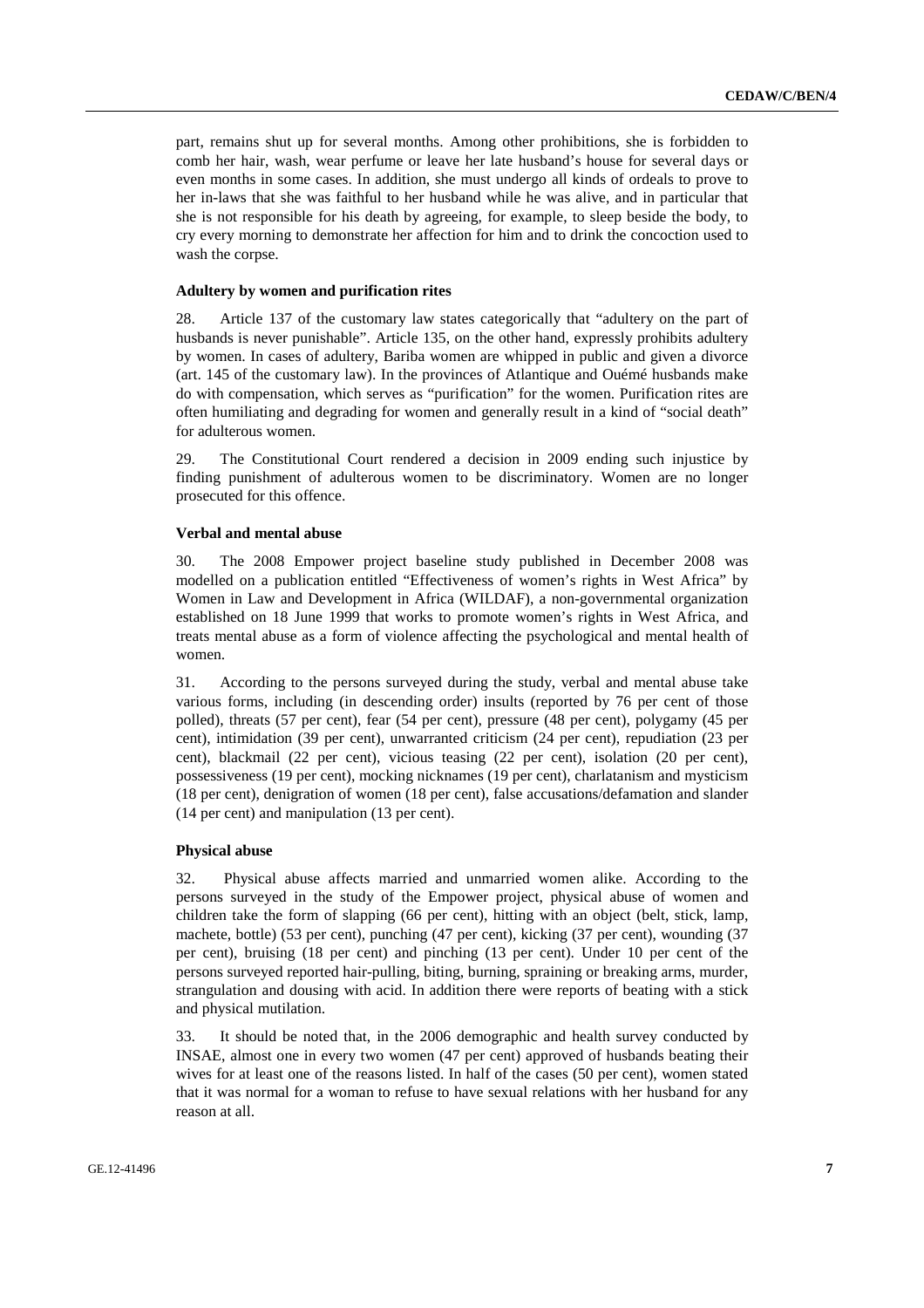34. The study carried out in the framework of the Empower project showed that sexual harassment was foremost among the manifestations of sexual abuse, with 37 per cent of the respondents reporting having experienced it. Out of 1,995 people, 737 said that it existed in the areas surveyed. After sexual harassment came rape (reported by 20 per cent of the respondents) and incest (10 per cent).

35. The type of female genital mutilation most widely practised in Benin is excision. According to the third population and health survey of 2006, published in November 2007 by INSAE, just over one in 10 women (13 per cent) said that they had undergone excision. The practice of excision varies significantly depending on the department of residence and ethnic background. The proportion of women who undergo excision is highest by far in Borgou, Donga and Alibori (59 per cent for Borgou and 48 per cent for each of the other two departments). In the departments of Mono, Couffo, Zou, Atlantique and Ouémé, less than 1 per cent of women have undergone excision. Excision is a widespread practice among the Bariba (74 per cent of the women have undergone the procedure), the Fulani (72 per cent) and the Yoa-Lokpa (53 per cent). However, there is a low prevalence of excision among the Adja, Fon and related ethnic groups.

36. The study showed that there was growing awareness of the phenomenon. A considerable proportion of women (64 per cent) said that they had no intention of subjecting their daughters to excision. Almost all women and men (93 per cent and 95 per cent, respectively) said that they were in favour of abolishing the practice. Among women aged 15 to 49, 44 per cent know that the practice of excision is punishable by law. Women are better informed in Cotonou (79 per cent) than in other cities (70 per cent) or in rural areas (60 per cent).

37. Out of the 6,219 women surveyed for the second demographic and health study (2001), 17 per cent said that they had undergone excision. Thus, it seems that excision is practised less and less, decreasing from 17 per cent in 2001 to 13 per cent in 2006. The trend is therefore positive owing to a number of concerted efforts by the Government, technical and financial partners and national and international NGOs to discourage the practice.

# **Articles 2 and 3 Obligation of States parties to take appropriate measures**

#### **I. Legislative and regulatory measures against gender-based violence**

38. Previous reports have described the constitutional provisions prohibiting violence against any human being. Article 18, paragraph 1, of the Constitution provides: "No one shall be subjected to torture or to cruel, inhuman or degrading treatment." Article 15 provides: "Everyone has the right to life, liberty and security of person."

39. In addition, two specific laws along the lines of these constitutional provisions have been passed: Act No. 2003-04 of 3 March 2003 on reproductive and sexual health and Act No. 2003-03 of 3 March 2003 on the suppression of the practice of female genital mutilation in the Republic of Benin.

40. Act No. 2006-19 of 5 September 2006 on the suppression of sexual harassment and protection of victims in the Republic of Benin has also been passed. The Act specifies: "Sexual harassment exists ... where anyone repeatedly gives orders or conveys a message, or makes threats, imposes constraints, exerts pressure or uses any other means in order to obtain sexual favours for themselves or a third party from a person in a vulnerable or subordinate position, and against the will of the harassed person." Provision is made for criminal penalties against the perpetrators and accomplices of sexual harassment (art. 21),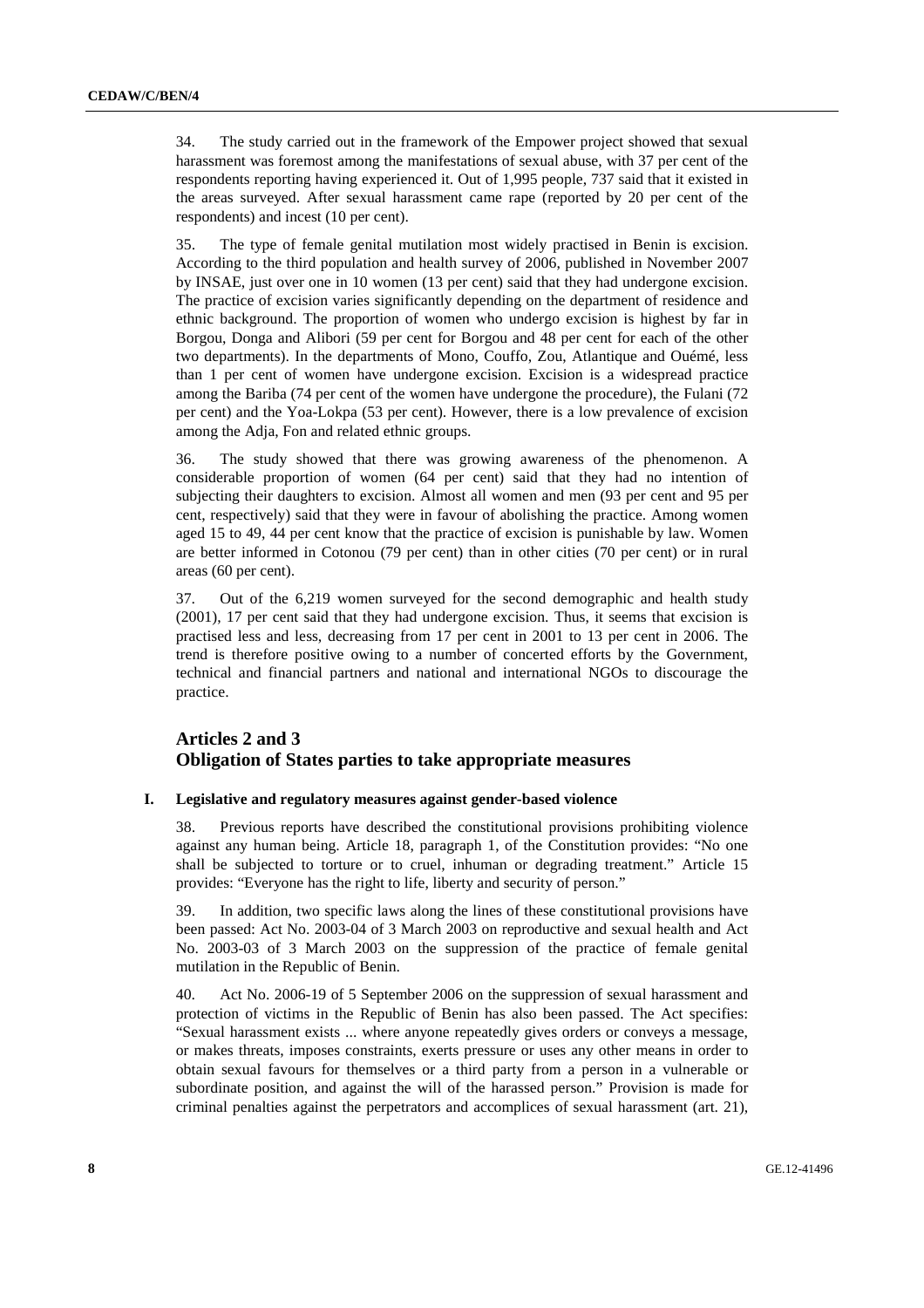and persons who fail to notify the authorities of incidents of sexual harassment known to them (art. 23). It is also worth noting Act No. 2005-31 of 10 April 2006 on the prevention, treatment, and control of HIV/AIDS and Act No. 2006-04 of 10 April 2006 on conditions for the displacement of minors and the suppression of child trafficking in the Republic of Benin. Mention should also be made of interministerial Order No. 16/MEPS/METFP/CAB/DC/SGM/SA of 1 October 2003 on penalties for perpetrators of sexual abuse in public or private general, technical or vocational secondary schools or educational establishments.

#### **II. Practical measures to promote gender equality**

41. The Ministry for the Family and National Solidarity, which is responsible for the promotion of women and gender equality, and members of civil society are raising public awareness about these laws and the penalties incurred if they are violated. The same measures should be taken with respect to already existing laws punishing violence against women. Citizens, organized civil society forces, social workers, health workers, public security forces and administrative and moral authorities must disseminate information widely and raise public awareness about their existence and their economic, social, cultural and legal implications in practice.

42. In addition, the Government must continue its efforts to legislate on matters such as levirate, widowhood rites, dowry obligations, scarification and confinement, incest, adultery, marital rape, restrictions on the freedom of movement of women on traditional religious grounds and the other forms of physical and psychological abuse mentioned above.

### **Gaps in legislation and penalties for acts relating to violence**

43. On Thursday, 26 November 2009, women's rights NGOs went before deputies of the National Assembly to propose a list of forms of violence against women that could be covered by a law. If the initiative is accepted, the deputies will put forward a bill on that basis punishing rape, paedophilia, incest, harassment, abortion, pimping, the corruption of minors, female genital mutilation, mental abuse and other offences.

### **Plea addressed to deputies**

44. The draft criminal code, which is pending a vote by the National Assembly, has partially taken into account concerns relating to violence against women. For example, rape is expressly defined in the draft and carries a maximum penalty of life imprisonment when it is accompanied by torture or barbaric acts. However, other matters involving violence against women are not covered.

45. To compensate for shortcomings in the legal framework, part of the aforementioned Empower project — run by CARE International in partnership with the Ministry for the Family and the Women's Justice and Empowerment Initiative in partnership with the Ministry of Justice, Legislation and Human Rights and with funding from USAID — is devoted to training criminal investigation officers and judges in issues relating to genderbased violence and dealing with victims of such violence, who are almost always women.

#### **III. Institutional measures to eliminate discrimination against women**

46. The Government of Benin adopted a National Policy on Gender Equality on 18 March 2009 with the overall objective of achieving, by 2025, equality and equity between men and women with a view to sustainable human development. The policy will make it possible to eliminate discriminatory behaviour and practices and will significantly improve the status of women by giving men and women the same opportunities or chances, as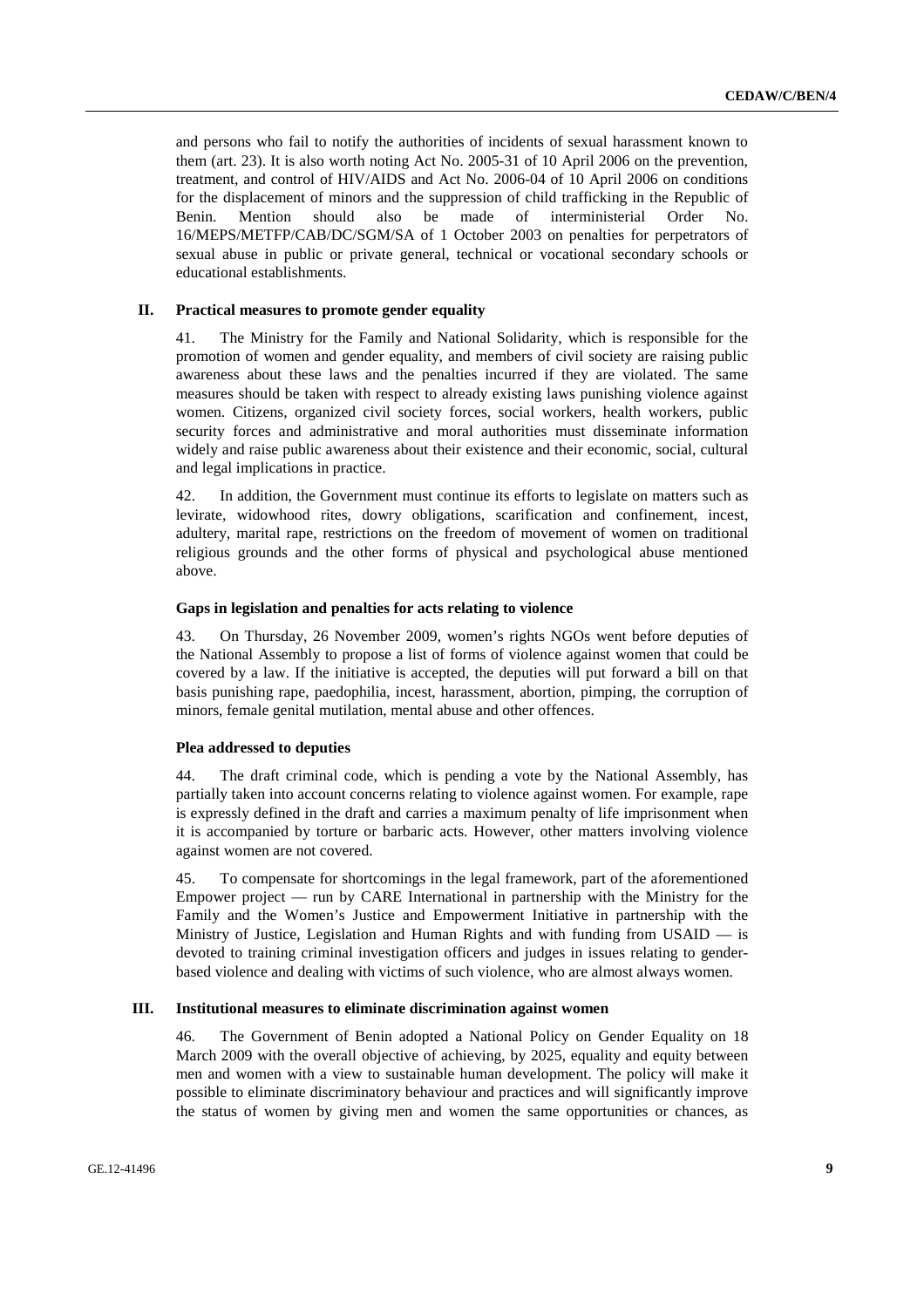provided for by the 2006–2011 strategic guidelines for development. The national gender equality policy will give rise to programmes and projects. The action plan for the implementation of the current policy was confirmed in 2010.

47. The National Council for Gender Equality has the following sections: a steering committee, an interministerial body working under the Minister for Development; a technical committee, a body to implement policy, chaired by the Minister for the Family; a family, women and children monitoring centre, which acts as a supervisory and preventive body for the implementation of the policy. Its implementing partners include sectoral ministries, civil society organizations, and local authorities; and supporting partners include parliamentarians, technical and financial partners, research and training institutes, universities, the media, trade unions and political parties.

48. The establishment of the Institute for Women by the President on 9 March 2009 is among the practical measures adopted to eliminate discrimination.

### **Article 4 Special measures to eliminate discrimination against women**

49. The Government continues to adopt specific measures for the advancement of women and girls, ranging from legislation to policies, programmes and projects.

50. In partnership with national NGOs and with technical and financial support from development partners, the Government has implemented a number of programmes and projects specifically targeting women and not men. They include projects and programmes to combat forced marriage, inform and raise awareness of female genital mutilation, strengthen the management skills of female candidates and elected representatives, reinforce action to encourage female representation in politics, publicize the law against it, female genital mutilation, promote girls' education, strengthen women's legal and socioeconomic status, strengthen local structures to combat violence against women, provide training for midwives in Benin and promote maternal and reproductive health.

51. From the start of the 2010/11 school year, the Head of State has ordered that education for girls aged 11–13 is to be free.

52. The Government receives support to implement its projects and programmes from multilateral partners (e.g., UNFPA, the United Nations Development Fund (UNDP), UNICEF, WHO, the World Bank, the Food and Agriculture Organization (FAO), the International Labour Organization (ILO), and the United Nations Educational, Scientific and Cultural Organization (UNESCO)), bilateral partners (e.g., Embassy of Denmark, Embassy of the United States, the Swiss Foreign Development Agency, USAID, Embassy of the Netherlands, the German Organization for Technical Cooperation, the Canadian International Development Agency); international NGOs (e.g., CARE International, Plan International Benin, Oxfam Quebec, Catholic Relief Services, World Education), and national NGOs (e.g., Association of Women Lawyers of Benin (AFJB), the Network for the Integration of Women in NGOs and African Associations (RIFONGA), Women in Law and Development in Africa (WILDAF-Benin), Donga Women Microfinance, Network for Female Councillors (REFEC), Social Watch, Centre béninois pour le développement des initiatives à la base (CBDIBA), Groupe de recherche et d'action pour le bien-être social (GRABS-ONG), Vinavo Association and Environment (ASSOVIE), Inter-African Committee on Traditional Practices Affecting the Health of Women and Children (CIAF - Benin), Christian Youth Movement for Development (MJCD), Action Group for Justice and Social Equality (GAJES), Research Centre and Initiatives for the Self-Development of the Rural Community (CERIAM), Amazone du Golfe, United Sisters at Work (SUO), Institute for Human Rights and the Promotion of Democracy (IDHPD), Beninese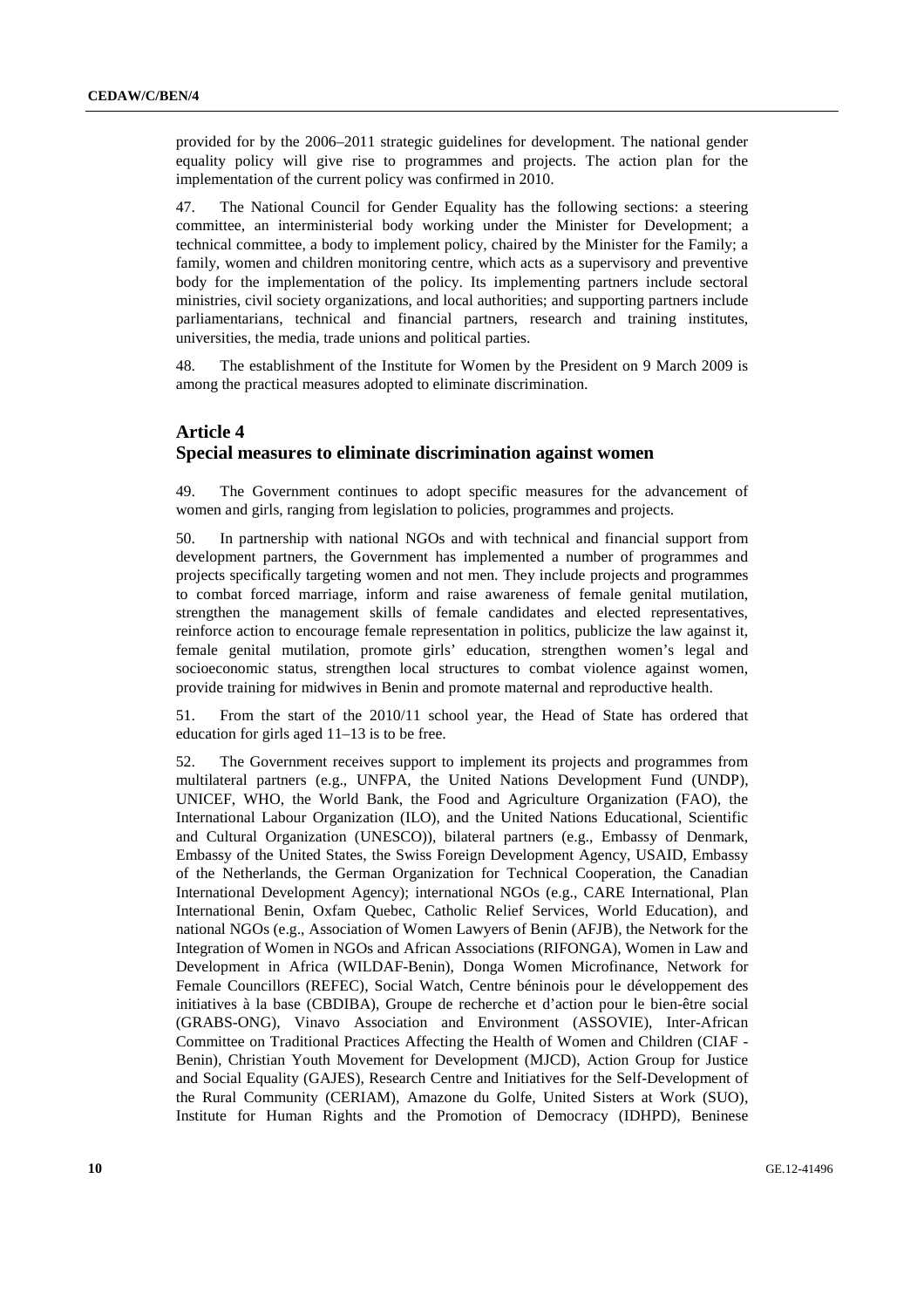Association for Child and Family Welfare (ABAEF), Regard d'Amour Foundation, Association Béninoise pour la Promotion de la Famille (ABPF), Amnesty International Benin, Benin Human Rights Commission (CBDH)).

# **Article 5 Changing social and cultural patterns**

53. The State of Benin ratified the Protocol to the African Charter on Human and Peoples' Rights on the Rights of Women in Africa in 2003. This instrument aims at the elimination of discrimination against women.

54. The Government continues to pursue its policy of reviewing school textbooks to eliminate the negative sexual stereotypes of men and women that play a part in shaping the personalities of pupils, especially in preschool and primary teaching.

# **Article 6 Elimination of exploitation of women**

#### **Trafficking in girls and women**

55. Data collected from the baseline study of the Empower project demonstrated that, in the communities surveyed, trafficking in girls and women take the form of physical exploitation of women and girls (44 per cent) and sexual exploitation (12 per cent).

56. Act No. 2006-04 of 10 April 2006 on conditions for the displacement of minors and the suppression of trafficking in children in Benin was adopted to combat this problem. There is currently no legislation in place to cover women.

57. The adoption of the National Policy on Gender Equality on 18 March 2009, with its overall objective of achieving, by 2025, equality and equity between men and women with a view to sustainable human development, and the establishment of an institutional framework, the National Council on Gender Equity and Equality, under the responsibility of the Head of State, constitute a real step forward.

# **Article 7 Equality in political and public life at the national level**

#### **Beninese women and the right to vote**

58. In accordance with the Constitution of 11 December 1990, the various election laws make no distinction between men and women in terms of the right to vote and stand in all local and national elections or the exercise of that right.

59. The persistence of stereotypes, and illiteracy among women, mean that political parties leave little room for women in their decision-making bodies and on their candidate lists, so very few women are elected at local and national elections.

60. At the last presidential election there were two female candidates, compared to only one in 2001; but neither was elected. The first, Célestine Zannou, obtained 9,782 votes from 3,208,558 votes cast (0.32 per cent), and the second, Marie Elise Gbedo, obtained 9,687 votes (0.31 per cent).

61. At parliamentary elections from 2003 to 2011 the percentage of women elected was consistently low, ranging from 7.22 per cent (or 6 women out of 83 ministers) between 2003 and 2011, to 10 per cent (or 9 women out of 83 ministers) between 2007 and 2011.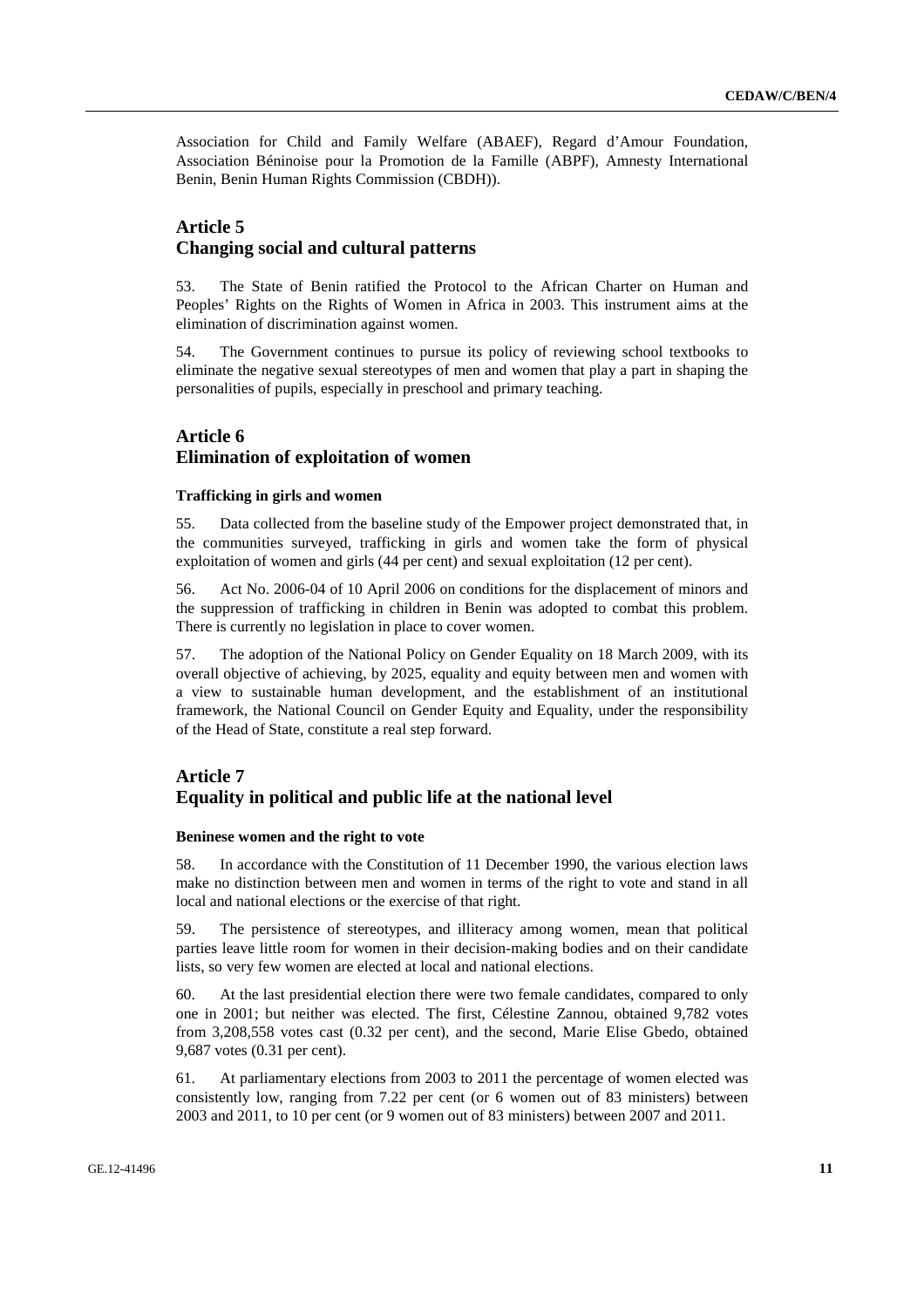62. According to data published by the Friedrich Ebert Foundation in 2008 and listed below, there had been a slight increase (0.43 per cent) in the number of women on local councils (see table 1). This growth is due in part to the awareness-raising activities carried out by women's rights NGOs. The RIFONGA Benin network, with funding from the Embassy of Denmark, piloted a skills and management training project from 2005 to 2008 for female candidates and elected representatives. The project led to the creation of a new NGO called the Network of Women Councillors (REFEC).

### Table 1 **Women councillors**

|               |                       | 2002            |            |                       | 2008            |            |                                    |
|---------------|-----------------------|-----------------|------------|-----------------------|-----------------|------------|------------------------------------|
| Department    | No. of<br>councillors | No. of<br>women | % of women | No. of<br>councillors | No. of<br>women | % of women | Increase in the<br>number of women |
| Alibori       | 94                    | 1               | 1.06       | 113                   | $\overline{2}$  | 1.77       | 0.71                               |
| Atacora       | 117                   | 3               | 2.56       | 163                   | $\overline{4}$  | 2.45       | $-0.11$                            |
| Atlantique    | 134                   | 10              | 7.46       | 155                   | $\,8\,$         | 5.16       | $-2.30$                            |
| <b>Borgou</b> | 126                   | 5               | 3.97       | 159                   | 15              | 9.43       | 5.47                               |
| Collines      | 90                    | $\overline{2}$  | 2.22       | 116                   | 3               | 2.59       | 0.36                               |
| Couffo        | 102                   | 3               | 2.94       | 117                   | 1               | 0.85       | $-2.09$                            |
| Donga         | 60                    | 1               | 1.67       | 74                    | $\overline{2}$  | 2.70       | 1.04                               |
| Littoral      | 82                    | $\mathbf{1}$    | 1.22       | 49                    | 5               | 10.20      | 8.98                               |
| Mono          | 45                    | 6               | 13.33      | 91                    | $\mathbf{1}$    | 1.10       | $-12.23$                           |
| Ouémé         | 139                   | $\overline{4}$  | 2.88       | 160                   | $\,$ 8 $\,$     | 5.00       | 2.12                               |
| Plateau       | 82                    | 5               | 6.10       | 97                    | 7               | 7.22       | 1.12                               |
| Zou           | 129                   | $\overline{4}$  | 3.10       | 141                   | $\overline{4}$  | 2.84       | $-0.26$                            |
| <b>Total</b>  | 1 200                 | 45              | 3.75       | 1 4 3 5               | 60              | 4.18       | 0.43                               |

*Source:* Friedrich Ebert Foundation, "Women of Benin at the heart of social change", 2008.

#### **Beninese women in the public sector and decision-making bodies**

63. Gender inequalities persist in the decision-making process in Benin and are characterized by a low level of representation of women in the civil service and State institutions.

64. Legislation stipulates equal access to the civil service. Yet a breakdown of the civil service workforce highlights very large gaps (see table 2). The breakdown according to sex in 2007 shows a civil service dominated by men, with a rate of 73.23 per cent compared to 26.77 per cent of women.

| Category | <b>T</b> otal | Men     | Women   | $%$ women |
|----------|---------------|---------|---------|-----------|
| A        | 8 1 8 1       | 6 6 6 4 | 1517    | 18.81     |
| B        | 14 3 55       | 10 0 93 | 4 2 6 2 | 29.69     |
| C        | 4884          | 3 3 8 6 | 1498    | 30.67     |
| D        | 2938          | 1881    | 1 0 5 7 | 35.97     |
| Е        | 862           | 746     | 116     | 13.45     |

#### Table 2 **Permanent state employees by category and sex (2007)**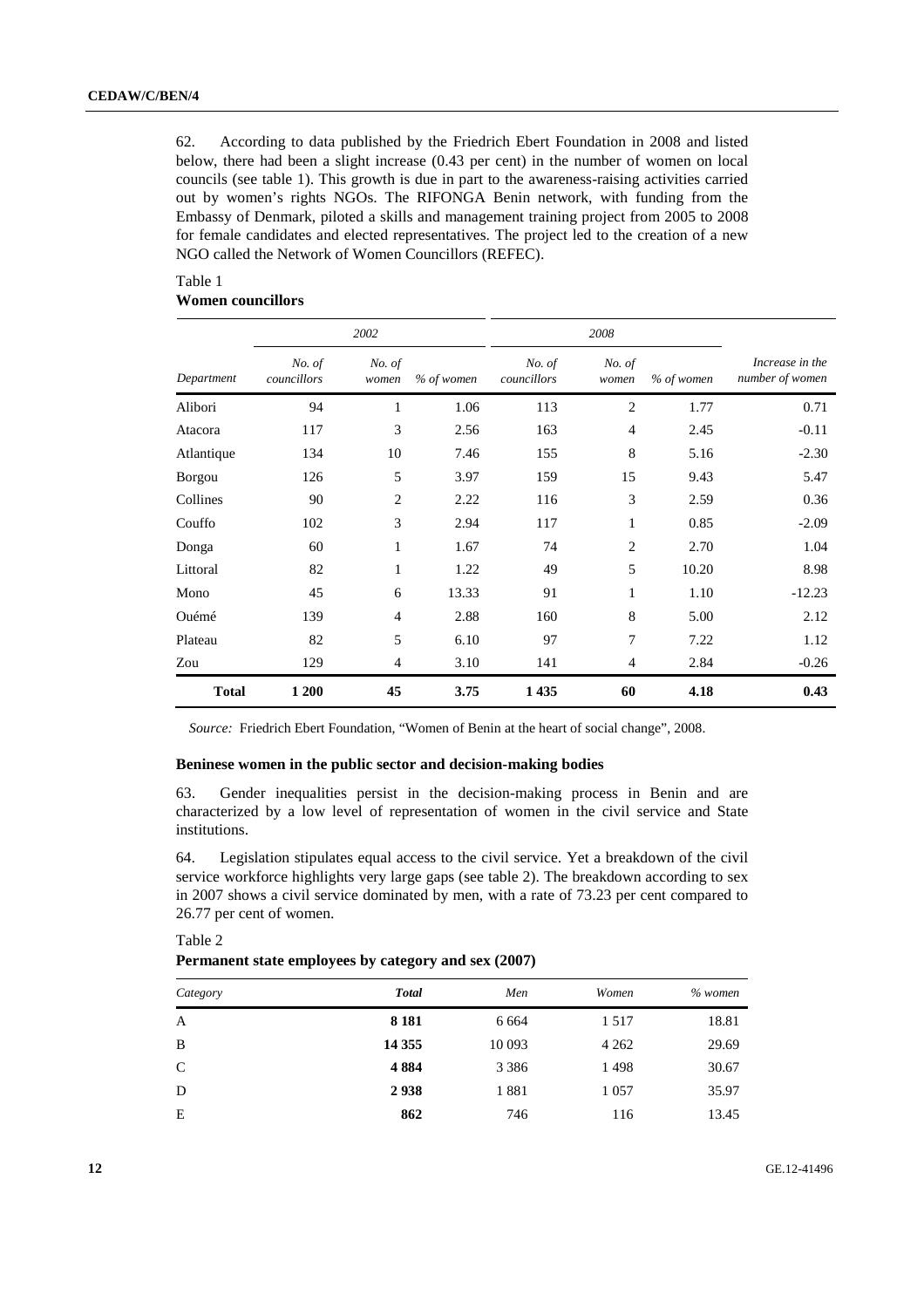| Category      | <b>Total</b> | Men    | Women   | $%$ women |
|---------------|--------------|--------|---------|-----------|
| Not specified | 875          | 733    | 142     | 16.23     |
| <b>Total</b>  | 32 095       | 23 503 | 8 5 9 2 | 26.77     |
| (% )          | 100          | 73.23  | 26.77   |           |

*Source:* Compiled from the Central Reference File 1999–January 2007.

65. In State institutions women struggle to gain admission to the decision-making bodies despite numerous well-conducted lobbying campaigns over the last few years calling for more female representation.

66. The percentage of women in Government since the return of democracy (i.e., from 1991 to 2007) has ranged between 5.5 per cent (1996–1998) and 23.81 per cent (2005– 2006). The rate has varied from Administration to Administration: from 22.72 per cent in 2006 it went to 23.08 per cent in 2007 and then to 13.33 per cent in 2008. The rate of 33 per cent set at the Fourth World Conference on Women in Beijing has never been reached. When women are represented, it seems to be in positions earmarked for them (Ministry of Health, Ministry of Education, Ministry of Trade, Ministry of the Family and Children etc.).

67. Legislature: please see above.

68. In the Constitutional Court, the level of representation of women remained constant from 2006 to 2008. However, over the course of three mandates the Court had, two women presidents, who made an exceptional contribution to the consolidation of democracy. The current president is a man.

69. At the High Court of Justice women have been very poorly represented, with only one woman out of 13 members, or 7.69 per cent, in each of the two first mandates. Nevertheless, a small improvement was observed in the third mandate, when women's representation increased to three out of 13, or 23.08 per cent.

70. In comparison to other institutions, women's representation is the lowest on the Social and Economic Council. There was only one woman out of 30 members, or 3.33 per cent in the first mandate, and two out of 30, or 6.66 per cent, in the second, third and fourth mandates.

71. At the High Authority for Audio-Visual Media and Communications, there were two women out of nine members for the 2004–2009 mandate, equal to 22 per cent, and no women for the mandate which started on 20 July 2009.

72. Seven women out of 27 are councillors, or 25.92 per cent, which represents an improvement over the 6.5 per cent and 9.7 per cent noted in the last report. In 2002–2003 there was one woman in the Supreme Court, the president of one of the three chambers, equal to 33.33 per cent. But since 2008 when the last female president retired, no other woman has been president of a chamber.

#### **Beninese women and political activism**

73. Beninese women are underrepresented in the decision-making process of political parties (please see above).

74. However, they are found in large numbers in civil society. In 2008, the Department for the Advancement of Women and Gender Equality of the Ministry of the Family surveyed 1,127 women's groups whom it supported through centres for social advancement in the various departments. These women's groups and organizations work in a diverse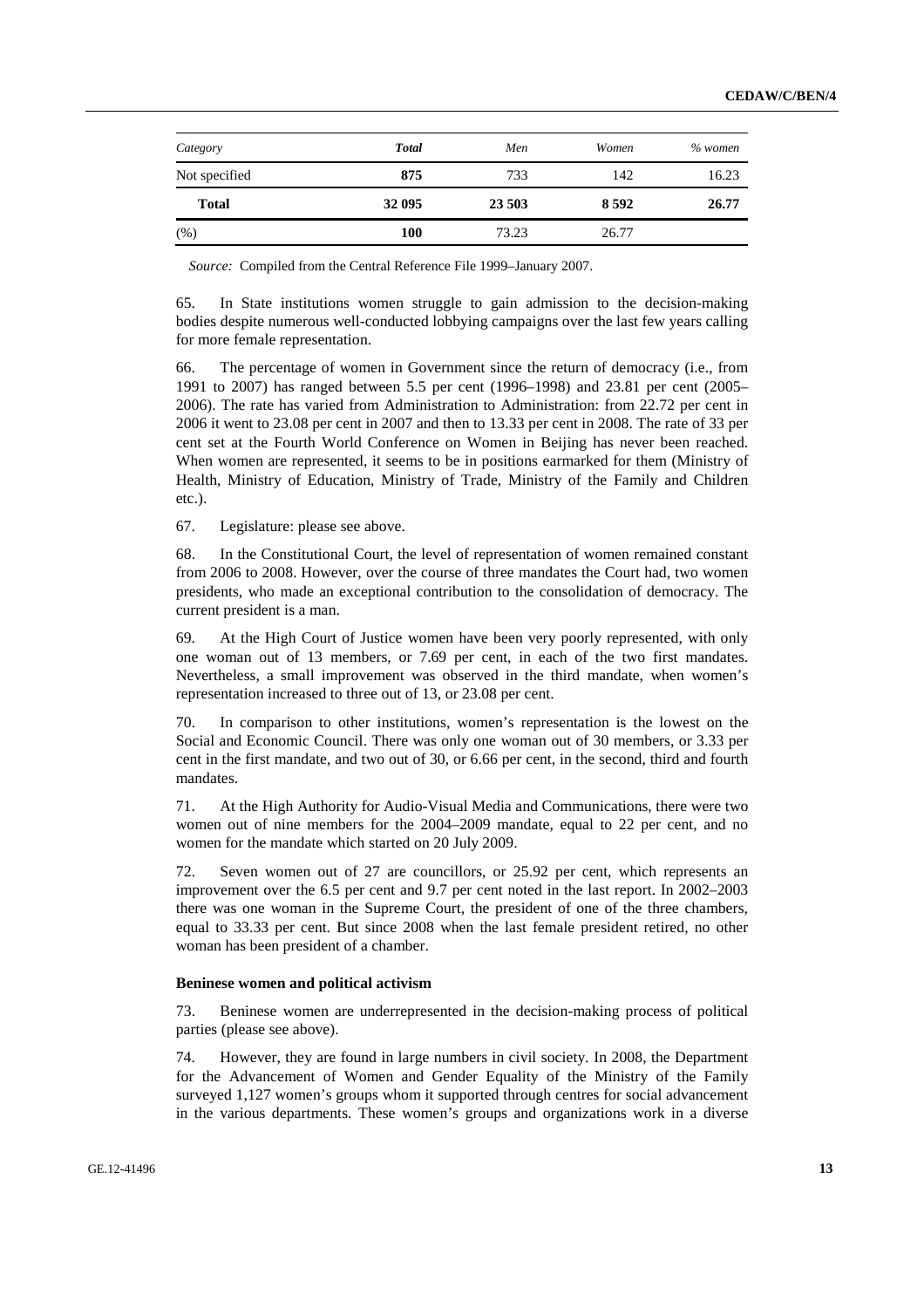range of sectors such as public health, social education, microfinance, culture, decentralization, agriculture and livestock, water and sanitation, protection of the environment, literacy, the defence of women's and children's rights and the fight against HIV/AIDS.

75. Women are increasingly present in trade unions. In the General Confederation of Beninese Workers (CGTB) there are four women out of 19 members of the Executive Secretariat, or 21.05 per cent (2001–2008 mandate); in the Confederation of Independent Trade Unions (COSI – Benin) there are six women out of 23 members of the Executive Committee, or 26.08 per cent (2005–2010 mandate); in the Confederation of Autonomous Trade Unions of Benin (CSA – Benin) there are two women out of nine members of the national executive, or 22.22 per cent (2006–2010 mandate) and in the Confederation of Private and Informal Sector Trade Unions (CSPIB) there are three women out of 18 members in the national executive, or 16.66 per cent (2007–2011 mandate).

# **Article 8 Equality in political and public life at the international level**

#### **Beninese women in international institutions**

76. Decree No. 2009-177 of 5 May 2009 on the responsibilities, structure and operation of the Ministry of Foreign Affairs, African Integration, Francophonie and Beninese abroad, article 32, established the Strategic Analysis and Executive Placement Unit; paragraph 5 of the text states that the Unit should "make suggestions and recommendations on the placement of Beninese executives and increasing their presence in international organizations, and monitor their progress; part of its work is to devise campaign strategies for Beninese candidates to elected office". By way of example, in November 2009, a Beninese woman was elected president of the African Commission on Human and Peoples' Rights, the monitoring body for the African Charter on Human and Peoples' Rights. However, it must be noted that the Decree does not specify that male and female executives should be treated equally.

#### **Beninese women and international meetings**

77. Beninese women take part in international meetings in all sectors on the same footing as men. Beninese delegations, when presenting reports on Benin's implementation of human rights conventions to treaty bodies, are made up of men and women. This also applies to international meetings, for example, on health, environment and tourism. A woman (Director of the Advancement of Women and Gender, of the Ministry of the Family and National Solidarity), represented Benin at the last conference on the review of the implementation of the Beijing Platform for Action in African States, in Banjul in November 2009.

# **Article 9 Equality under the law with respect to nationality**

78. No new information to add from previous reports.

## **Articles 10 to 14**

79. To fulfil its obligations under articles 10 to 14, the State of Benin has ratified the International Covenant on Economic, Social and Cultural Rights, whereby it undertakes to ensure that men and women enjoy equal access to the same economic, social and cultural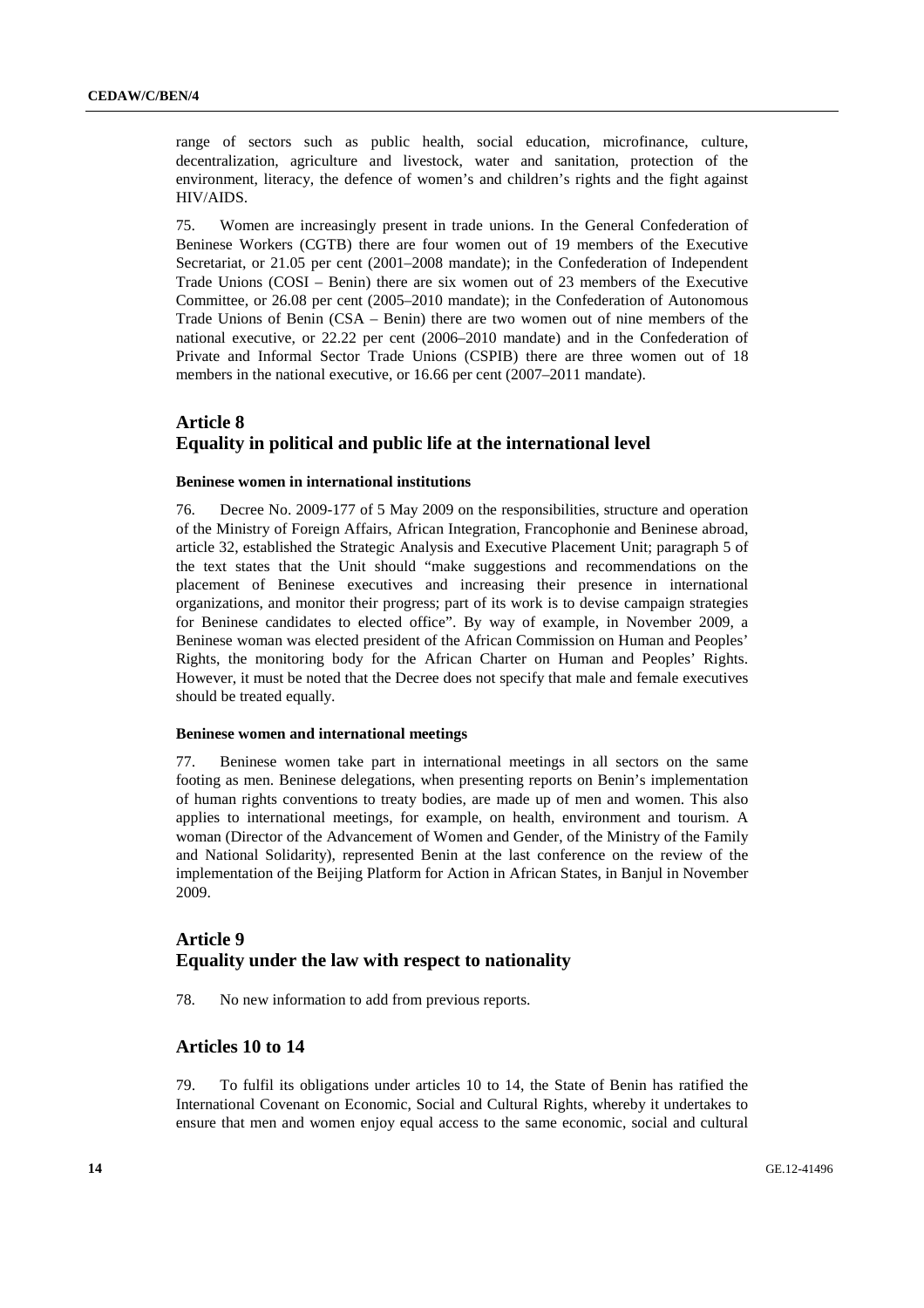rights, in part, by monitoring the social security, health and education of its citizens and guaranteeing their full enjoyment. In this context, each Ministry in the Government has set up a focal point for gender and development. The members of these gender units have received appropriate training but their effectiveness on the ground is limited due to their lack of political means. See budgets allocated to the ministry gender and development units, under articles 2 and 3.

# **Article 10 Equality in education**

#### **Legislation**

80. The Constitution of the Republic of Benin recognizes the right of everyone to education without discrimination (art. 8). Article 12 of the Constitution provides that "the State and the public communities shall guarantee the education of children and create favourable conditions for that purpose". Article 13 prescribes that "the State shall provide for the education of youth in public schools. Primary education shall be compulsory: the State shall progressively introduce non-fee-paying public education". Article 11 states that "all communities comprising the Beninese nation shall enjoy the freedom to use their spoken and written languages and to develop their own culture while respecting that of others. The State shall promote the development of national languages of intercommunication".

#### **Institutions**

81. The Republic of Benin has always given education pride of place. Most villages in Benin have a primary school. General secondary schools and lycées exist in almost all of the country. The majority are State-run but private institutions, alongside the State, are increasingly becoming involved in education in Benin. As to higher education, there are two public universities, the University of Abomey-Calavi (UAC) and the University of Parakou (UNIPAR) as well as some other private institutions. The formal education system in Benin comprises five levels of education, run by three ministerial departments, the Ministry of Preschool and Primary Education, the Ministry of Secondary, Vocational and Technical Education and the Ministry of Higher Education and Scientific Research. These ministries are responsible for the application of official education programmes and the administration of teaching staff, who make up the largest sector of the civil service.

#### **Policy in the education sector and gaps between girls and boys**

82. Equity indicators in education show wide gaps between girls and boys. The Government of Benin has therefore decided to prioritize gender in education. The poverty reduction strategy papers (PRSP) 2002–2004 and 2006–2008, the growth and poverty reduction strategy (GPRS) 2007–2009 and the national version of the Millennium Development Goals (MDGs) emphasize the need to educate girls in order to reduce inequality.

83. In terms of policies and strategies, institutional measures — drafting of documents, plans and declarations, and adoption of legislation — form the basis of strategies to promote girls' education. The adoption of an adult literacy policy in 2001, which cut women's illiteracy rate by 50 per cent between 2000 and 2010, can be noted in this context, along with the adoption of a strategic plan to develop higher education and scientific research in 2002 (looking ahead to 2007); the National Action Plan on Education for All, adopted in 2003; the adoption of a law on educational orientation in 2003; the national policy document on the recruitment of women teachers in June 2004; the policy of free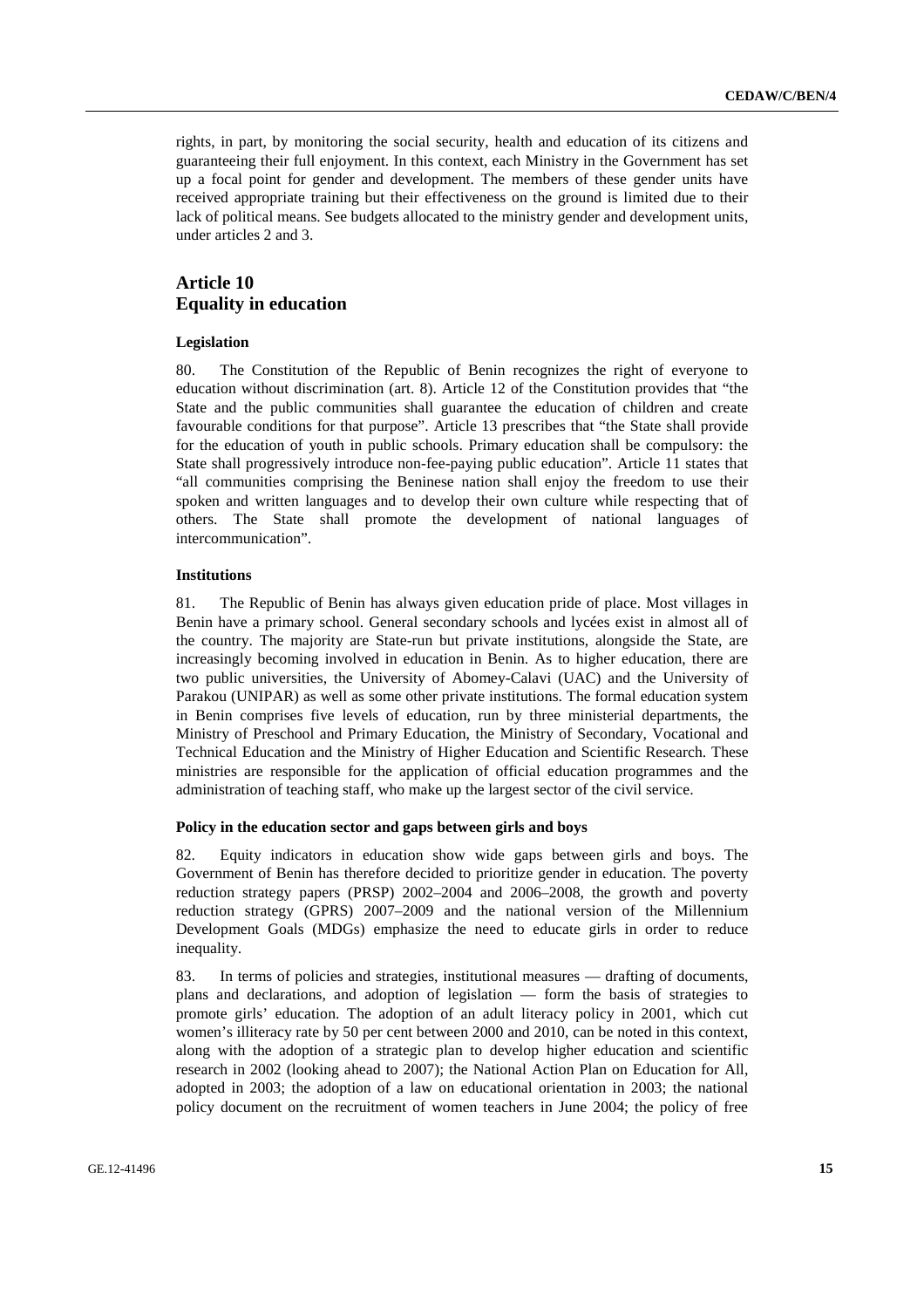education for girls in rural areas in 1998, extended to the rest of the country in 2001, and the national policy on education and training for girls in 2007.

84. Political will notwithstanding, there remain numerous sociocultural, institutional and economic obstacles that entrench inequality.

85. Preschool education lasts for two years and covers children from 3 to 5 years old. At the start of the 2006/07 school year, preschool numbers rose thanks to a Government initiative to provide free education. According to data in the Social Indicators Yearbook published by the National Institute of Statistics and Economic Analysis (INSAE) in December 2008, around 39,136 children were in preschool education in 2007 compared to 27,673 in 2005, an increase of 11,463 pupils in two years. In 2007, the gross preschool enrolment rate, which remains very low for this type of education, was 4.47 per cent at the national level  $-4.44$  per cent for boys and 4.5 per cent for girls (table 3). Despite this slightly higher gross preschool enrolment rate for girls (the gross gap in education was slightly in favour of girls) when the total number of pupils is taken into account, the education gap between girls and boys widens to 10.9 per cent. This therefore reflects the inequality girls face in accessing preschool education.

86. The table below shows preschool enrolment rates.

| Department    | Boys % | Girls % | Total % |
|---------------|--------|---------|---------|
| Atacora       | 2.69   | 2.93    | 2.81    |
| Donga         | 3.43   | 3.78    | 3.59    |
| Atlantique    | 4.56   | 4.53    | 4.55    |
| Littoral      | 13.24  | 13.18   | 13.21   |
| <b>Borgou</b> | 3.65   | 4.15    | 3.89    |
| Alibori       | 2.15   | 2.21    | 2.18    |
| Mono          | 5.14   | 5.66    | 5.39    |
| Couffo        | 1.93   | 1.82    | 1.87    |
| Ouémé         | 5.72   | 5.61    | 5.67    |
| Plateau       | 4.33   | 4.10    | 4.22    |
| Zou           | 3.31   | 3.06    | 3.18    |
| Collines      | 3.21   | 3.10    | 3.16    |
| Bénin         | 4.44   | 4.50    | 4.47    |

#### **Preschool enrolment by sex and department**

Table 3

*Source:* Annual statistics, Ministry of Primary and Secondary Education, 2006–2007.

87. As stated in the Social Indicator Yearbook, secondary education lasts for seven years and comprises two cycles. In 2005, the gross enrolment rate in general secondary education was 31.23 per cent – 39.8 per cent for boys and 22.07 per cent for girls. In 2006, this figure increased to 31.76 per cent – 46.59 per cent for boys and 24.98 per cent for girls. Although girls experienced an overall improvement in their situation between 2005 and 2006, boys still have the edge in the gross enrolment rate. The total number of pupils at registration does not favour girls. While in 2004 girls made up 34 per cent of the total in the first cycle and 25 per cent in the second, in 2008 they accounted for 39 per cent in the first cycle and 32 per cent in the second. Although there has been an increase in the number of girls, the enrolment gap persists.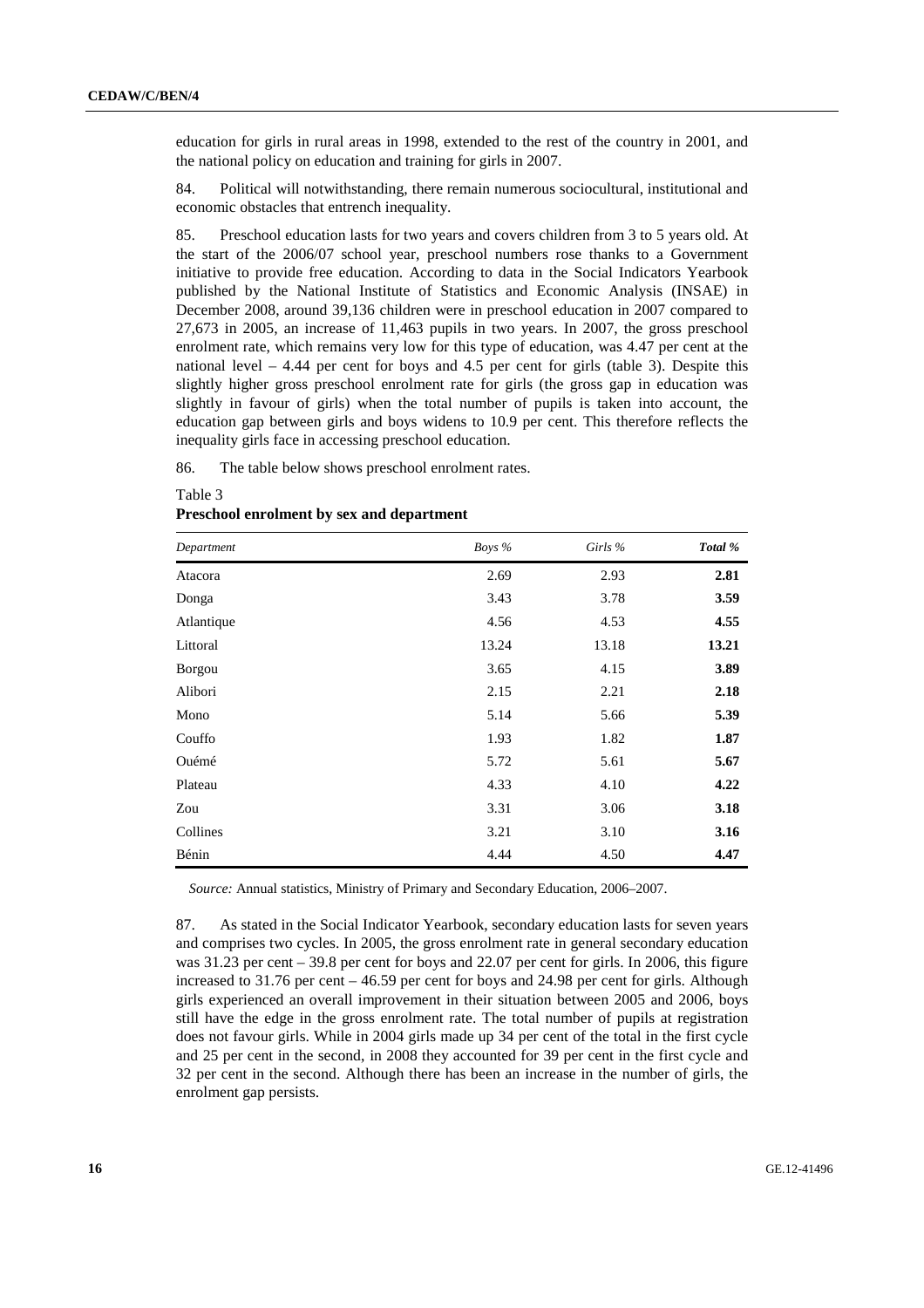88. According to a study by the Ministry of Secondary, Technical and Vocational Education in August 2009, the situation for girls is not any better in secondary, technical and vocational education, even though after national consultations on education, the State declared that these sectors were its second priority after primary education. Girls made up 42 per cent of pupils in this sector in 2004, 41 per cent in 2005 and 2006 and only 25 per cent in 2008. The situation thus remained stable over the last four years but worsened in 2008.

89. In higher education, there were a total 27,614 students attending public universities in 2002. Numbers have grown year by year, reaching 42,054 students in 2006 and 49,178 in 2007. The private sector accounted for a total of 12,602 students in 2007. In 2007, the University of Abomey-Calavi had a total of 42,741 students compared to 6,347 at the University of Parakou. For the same year, the sex ratio at public higher education institutions was 0.32, or around 3 girls to 10 boys, while in the private sector it was 0.67. The percentage of girls in public higher education has fluctuated but rose from 18.9 per cent in 1997 to 22.7 per cent in 2005. Nevertheless, regardless of the year it is still very low. There is also a relative lack of girls studying scientific and technical subjects in higher education.

90. According to the study from the Friedrich Ebert Foundation cited above, illiteracy is one of the primary causes of poverty in Benin. It affects 67.4 per cent of the total population and 78.1 per cent of women compared to 44 per cent of men. For some years the literacy rate (age 6+) at the national level has been rising, and increased from 23.3 per cent in 1979 to 37.7 per cent in 2002. However, the gap between men and women remains a concern. In 1979, 46 women for every 100 men were literate and in 2002, 58 women for every 100 men. This means that at the national level men accounted for 61.3 per cent of the literate population compared to 38.7 per cent for women – a literacy gap of 22.6 relative points to women's disadvantage. According to the third general population and housing census, the gap between literate men and women, which in 1979 was close to 31 relative points in favour of men, had narrowed to 22.6 relative points in 2002, representing an opportunity to reduce the gender-specific poverty gap.

91. As the statistics show, although gender gaps persist, they have narrowed over the years. Government efforts are under way, through policies and programmes, to address their causes and narrow them further.

# **Article 11 Equal rights to employment and work**

#### **Legal measures**

92. No new developments since the previous report.

93. In Benin, women have the same right as men to engage in any professional activity of their choice. Under the provisions of article 8 of the Constitution, the State "guarantees its citizens equal access ... to vocational training and employment". The right to work, regardless of sex, is enshrined in article 30 of the Constitution, which provides that "the State shall recognize the right of all citizens to work, and shall strive to create the conditions which make the enjoyment of this right effective and which guarantee the worker fair remuneration for their services or production".

94. The current Labour Code was adopted under Act No. 98-004 of 27 January 1998. The definition of worker status does not draw any distinctions on the basis of sex. In line with the constitutional principles governing this matter, it protects female workers by prohibiting any employer from taking sex, age or race into consideration when making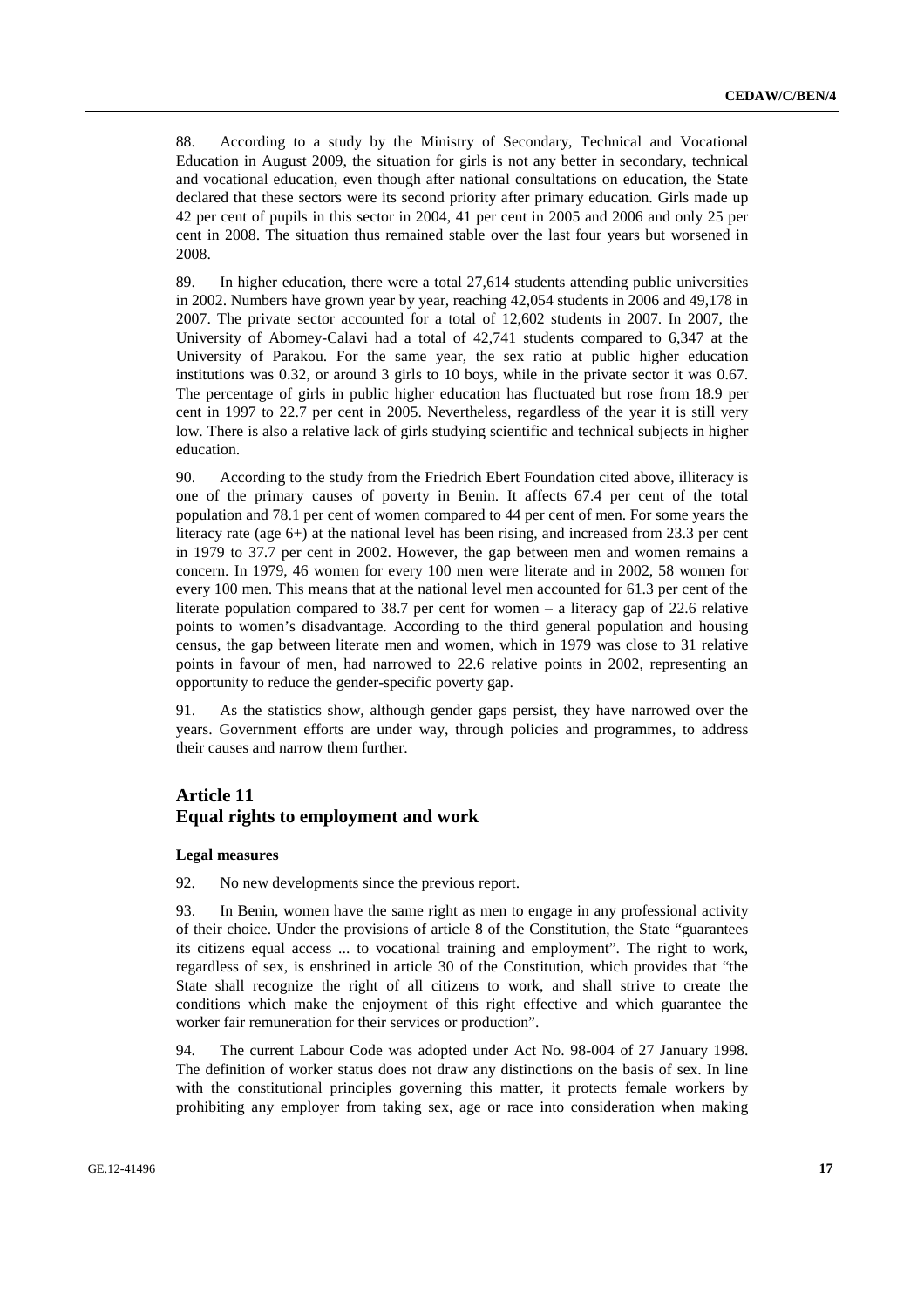decisions relating to recruitment, the assignment of work, promotion, the right to social benefits or termination of contract (art. 4 ). Likewise, the provisions of article 208 establish the principle of equal pay for work of equal value. In line with International Labour Organization (ILO) labour standards, article 171 of the Labour Code provides particular protection for pregnant workers in the event of dismissal. Under the provisions of article 169, labour inspectors may, at the request of the interested party, ask for women and young workers to be examined by a doctor in order to establish whether the work they are doing is not too heavy for them. In this context, interministerial Decision No. 132/MFPTRA/MSP/DC/SGM/DT/SST of 7 November 2000, specifying the categories of work and workplaces prohibited for pregnant women and young persons and the corresponding age restrictions, was issued by the Ministry of the Civil Service and the Ministry of Health to supplement the Labour Code.

95. The General Collective Labour Agreement of 30 December 2005 complies with the requirements of the Constitution and the Labour Code. It covers enterprises in the private sector and is designed to "regulate relations between employers and workers in enterprises and establishments in the private sector". The principles governing workers' remuneration are set forth in article 31, which stipulates that: "where conditions are equal with regard to work, seniority and professional qualifications, the wage shall also be equal for workers whatever their age, sex or status ...".

96. Act No. 86-013 of 26 February 1986 on permanent employees of the State complies with the principles enshrined in the Constitution, and clearly affirms the principle of equality between men and women with regard to access to employment in the public sector.

### **The current situation of female workers**

97. In spite of all the legislation in place to promote equality, the situation of women in the workplace has barely changed. In reality, a gender gap exists in the world of work and with regard to economic participation. Although there are no recent statistics available, the third general population and housing census (2002) indicates that the public sector employs 0.4 per cent of women and 1.1 per cent of men, while the private sector employs 0.5 per cent of women and 1.2 per cent of men. The overall employment rate (63.8 per cent) conceals a gap that benefits men – a gap of 9 per cent, reflecting the difference between the employment rates for men (68.3 per cent), and for women (59.7 per cent).

98. Gender-disaggregated statistics from 2007 reveal that men dominate the civil service, with 73.23 per cent male employees and 26.77 per cent female (see above, under article 7). The percentage of female public sector workers has fallen slightly since 2002 (26.91 per cent).

99. This sombre picture is confirmed by the results of an assessment carried out by the African Peer Review Mechanism (APRM) in 2008, which revealed that 26.6 per cent of public sector employees and 41 per cent in the formal private sector are female, and that women are less frequently promoted to management posts. Female graduates benefit from a certain level of positive discrimination on recruitment, but this becomes negative when it comes to career progression. The APRM team notes that women are restricted to less wellpaid jobs, and believes that the main obstacle to the employment and advancement of women is their lower level of education. Moreover, social responsibilities (pregnancy, motherhood, taking care of the family, separation from spouses) and certain beliefs and perceptions restrict and impede women's access to positions of responsibility during the course of their careers, and therefore to a sustained, higher income.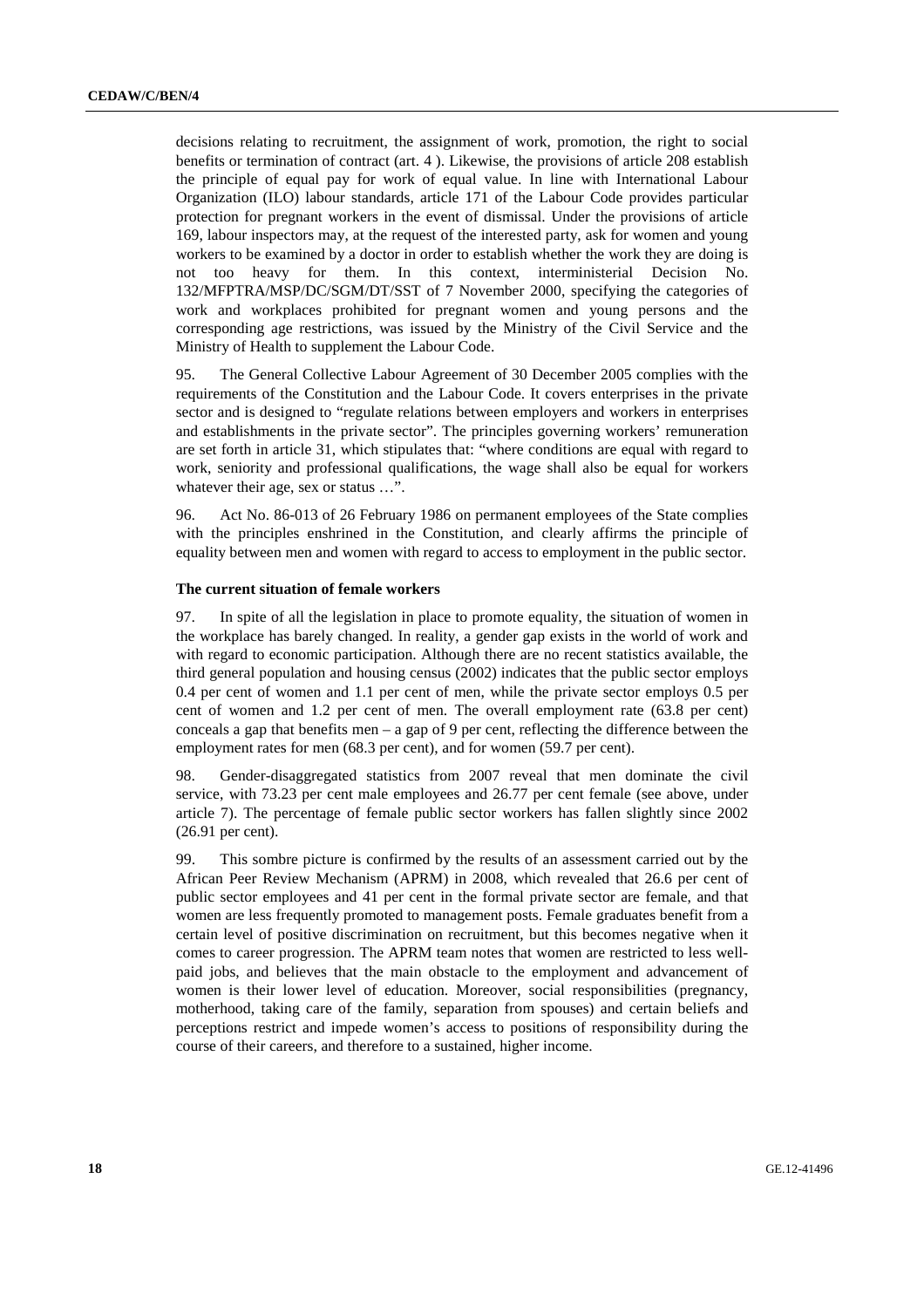#### **Women in Benin and Act No. 86-014 of 26 September 1986**

100. There have been no new developments relating to this Act on the Code of Civil and Military Retirement Pensions.

## **Article 12 Equal access to health services**

#### **Legal and institutional measures**

101. Health policy takes into account the rights and health needs of women and girls, and is based on various international and national texts, including the Bamako Declaration of 2001, which aims at a 50 per cent reduction in maternal mortality rates; the national policy and strategy document on development of the health sector 2002–2006; the national health development plan 2009–2018; Act No. 2003-03 of 3 March 2003 on the suppression of female genital mutilation in the Republic of Benin; Act No. 2003-04 of 3 March 2003 on sexual and reproductive health; Act No. 2005-31 of 10 April 2006 on the prevention, treatment and control of HIV/AIDS in the Republic of Benin, adopted on 18 August 2005; and the Millennium Development Goals (goals 5 and 6, relating to reproductive health). Benin has complied with all African decisions and recommendations regulating the health sector. The Government receives support in these efforts from various technical and financial partners.

102. The health sector faces a dearth of resources and poor management of the resources it has. The development of the health budget has been erratic. The health budget accounts for 15.15 per cent of the overall State budget, and is mainly funded by households (52.1 per cent), with 30.8 per cent coming from the State, 16.5 per cent from international sources and 0.6 per cent from local communities, health insurance companies, and private and State enterprises. With regard to human resources, in 2006, there were 6,275 health workers in public and private health centres. Nationwide there is one doctor for every 7,006 people; a relatively satisfactory ratio in terms of WHO standards. However, disparities exist at departmental level. The distribution of medical staff is therefore not equitable. Nevertheless, coverage in terms of health infrastructure has improved, although disparities remain between departments. In addition to these disparities, there is also the problem of the dilapidated state of 40 per cent of the infrastructure, which in general does not meet existing standards. There are similar problems with medical equipment. In spite of the institutional and legal framework in place, the situation faced by women clearly leaves something to be desired in various areas of the health sector.

#### **Women's health situation**

#### **Reproductive health**

103. According to data on antenatal care from the 2006 demographic and health survey, nearly nine out of 10 women (88 per cent) attended antenatal consultations provided by health workers, usually a nurse or midwife (80 per cent). This figure constitutes a slight increase on 2001 statistics. According to the 2001 demographic and health survey, 87 per cent of women have access to antenatal care provided by a health worker. Just over one in 10 women (11 per cent) received no antenatal care at all during their pregnancy. Statistics indicate that 59 per cent of women received the required number of injections to protect their most recently born child against neonatal tetanus. Among the births surveyed in the five years before publication of the survey, 22 per cent took place at home, 78 per cent in a health centre, mostly in the public health system (65 per cent). In comparison to 2001, there was no real improvement in these figures (23 per cent and 76 per cent). More than three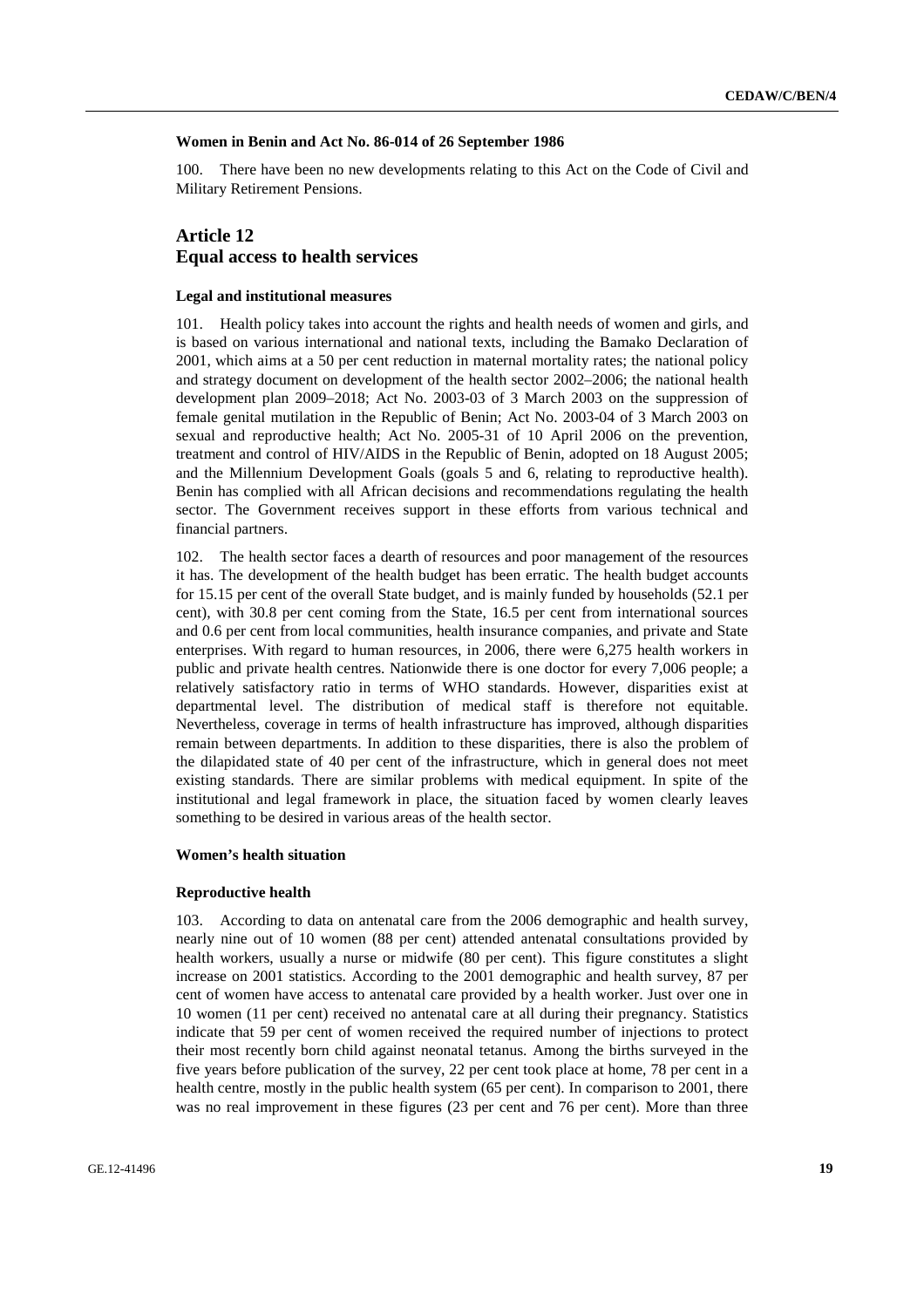quarters of births (78 per cent) took place with the assistance of health workers, mainly nurse midwives (69 per cent).

### **Maternal mortality**

104. In the 2006 demographic and health survey the direct estimate of maternal mortality for 1999–2006 was 397 maternal deaths per 100,000 live births. These figures reflected an improvement, as they were lower than the estimate for 1989–1996 (1996 demographic and health survey), i.e., 498 deaths per 100,000 live births and the figure estimated in the general housing and population census, which put maternal mortality in 2002 at 474 deaths for every 100,000 live births. The high maternal mortality rate in Benin is the result of early and late pregnancies, multiple pregnancies and pregnancies that are too closely spaced, as well as clandestine abortions following unwanted pregnancies. In this regard, the measures taken by the Government and different actors in the health sector are to be applauded.

#### **Fertility and family planning**

105. The 2006 demographic and health survey indicated that, with an average of 5.7 children per woman, the fertility rate in Benin remains high. What is more, it is early fertility, for 21 per cent of girls under 20 years of age have already given birth to at least one live child. The fertility rate has remained more or less stable since the 2001 survey, the average number of children per woman moving from 5.6 in 2001 to 5.7 in 2006. Since 1996, when the first survey was conducted, fertility rates have fallen, on average, by 0.6 children per woman. The same tendencies may be noted as those observed in the two previous surveys. In particular, the figure varies according to women's level of education and the household standard of living, ranging from a maximum of 6.4 children per woman among women with no education, to 5.2 among women who have completed primary school and 3.4 among women who had completed upper secondary school. In 18 per cent of cases, the births were not planned properly: 14 per cent of children were not conceived at the desired moment and 4 per cent were unwanted.

106. Almost all men and women are aware of family planning methods, with male condoms, injectable contraceptives and the contraceptive pill being the most well-known methods. A little over two in five women in a relationship (45 per cent) stated that they had used contraceptives at some point during their lives. However, at the time of the survey, only 17 per cent of women were using any form of contraception  $-6$  per cent modern methods and 11 per cent traditional methods. The use of contraceptives has fallen slightly since 2001. At that time, 7 per cent of women in a relationship were using a modern method of contraception, in comparison to 6 per cent in 2006. There is a positive correlation between contraceptive use and a woman's level of education, with 19 per cent of women who had completed upper secondary schooling using a modern method of contraception at the time of the survey, in comparison to only 4 per cent of women with no formal education.

#### **Child health, disaggregated by gender**

107. According to the results of the 2006 demographic and health survey, in the 12–23 months age group, less than one child in two (47 per cent) had been vaccinated as part of the Extended Vaccination Programme, which consisted of one dose of BCG vaccine, three doses of diphtheria, tetanus and whooping cough vaccine, three doses of polio vaccine and one dose of measles vaccine. Vaccination coverage varies widely depending on the place of residence, and coverage is clearly low in rural areas, as compared with urban areas (43 per cent versus 55 per cent). As to completion of the vaccination cycle, there is barely any gap between girls (48 per cent) and boys (46 per cent). However, it should be pointed out that the proportion of fully vaccinated children rises along with the mother's level of education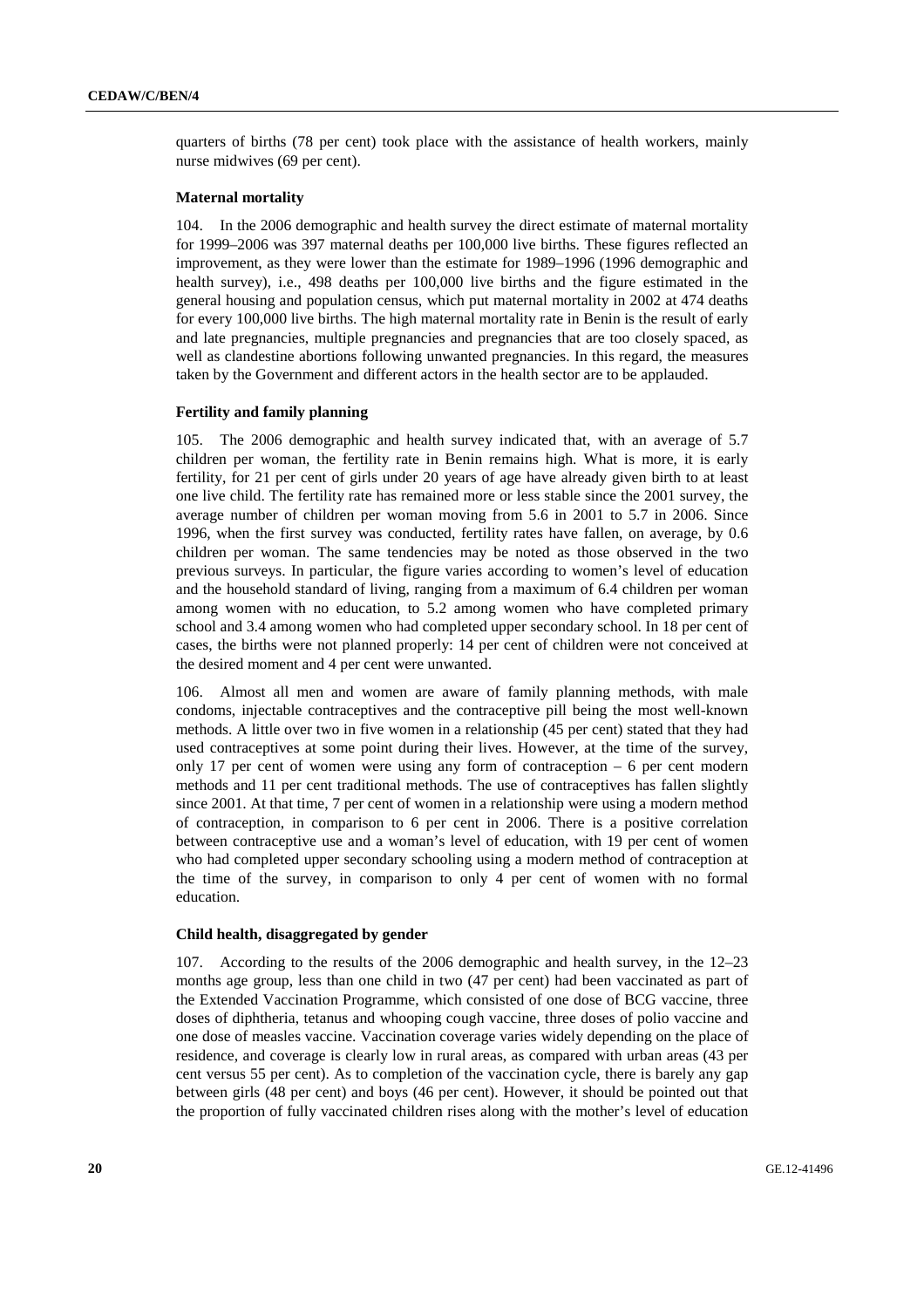(43 per cent for children with mothers with no education and 80 per cent for children of mothers with secondary education or higher) and with the household income (34 per cent for children in the poorest households, 65 per cent in the richest). With regard to childhood diseases, the survey noted that the most prevalent were acute respiratory infections, fever and diarrhoea. There is no noticeable difference between the sexes with regard to the prevalence of these diseases. The differences between boys and girls, respectively, acute respiratory infections, 10 per cent and 9 per cent; fever, 29 per cent and 28 per cent; and diarrhoea, 10 per cent and 9 per cent. A rural environment and the mother's level of education have a negative impact on these indicators.

#### **Infant and child mortality rate**

108. Between 2001 and 2006, for every 1,000 children born, 67 died before their first birthday, 32 died before they were 1 month old, and 35 died between the ages of 1 and 12 months. For every 1,000 children who lived to see their first birthday, 62 died before reaching their fifth and, overall, the under-five mortality rate was approximately 125 deaths per 1,000 live births. As a whole, the under-five mortality rate has declined dramatically over the past 15 years, falling from 151 deaths per 1,000 live births during the period 1991– 1996, to 125 deaths per 1,000 live births during the period 2001–2006, a total decrease of 26 per cent.

109. In the first month of life, the mortality rate is higher for boys than for girls (41 per thousand versus 34 per thousand live births). However, during the post-neonatal period, the differences by sex become negligible. Overall, during the first year of life, the mortality rate is higher for boys (80 per thousand) than for girls (72 per thousand). However, between the ages of 1 and 5, there is little difference between girls and boys (64 per thousand and 65 per thousand respectively). Overall, the under-five mortality rate is higher in rural areas (145 per thousand) than in urban areas (116 per thousand). It stands at 143 per thousand for children of mothers with no formal education, and 84 per thousand for children of mothers who have completed the first stage of secondary school. Statistics also indicate that household standard of living has a very strong impact on child mortality.

#### **Use of health services by women**

110. More than three quarters of women (76 per cent) live less than 5 km from a health centre. However, 20 per cent need to travel 5 km or more to reach a centre. In the countryside, 70 per cent of women have access to a health centre located less than 5 km away, compared with 86 per cent of women in urban areas. In general, with regard to travel times, 85 per cent of women take less than 31 minutes to reach the nearest health centre. As with distance travelled, travel times to different types of health-care facilities are shorter in urban (especially in Cotonou) than in rural areas. Proximity to health centres is more important to rural women. When asked about problems relating to health care, the women interviewed listed — in descending order — distance from health facilities, the high cost of medicines, the shortage of health workers and equipment in health centres, the high cost of consultations, poor attitude of staff and a lack of essential medicines.

#### **Women and malaria**

111. According to the 2006 demographic and health survey, malaria remains the most widespread endemic disease, and the leading cause of illness and mortality among the most vulnerable groups, namely children under 5 and pregnant women. Despite progress made with regard to prevention and treatment, national health statistics indicate that malaria remains at the forefront of prevalent diseases and accounts for 36 per cent of visits to health-care facilities among the general population, and 41 per cent of visits by under-fives. Malaria is also the leading reason for hospital admissions, among both the general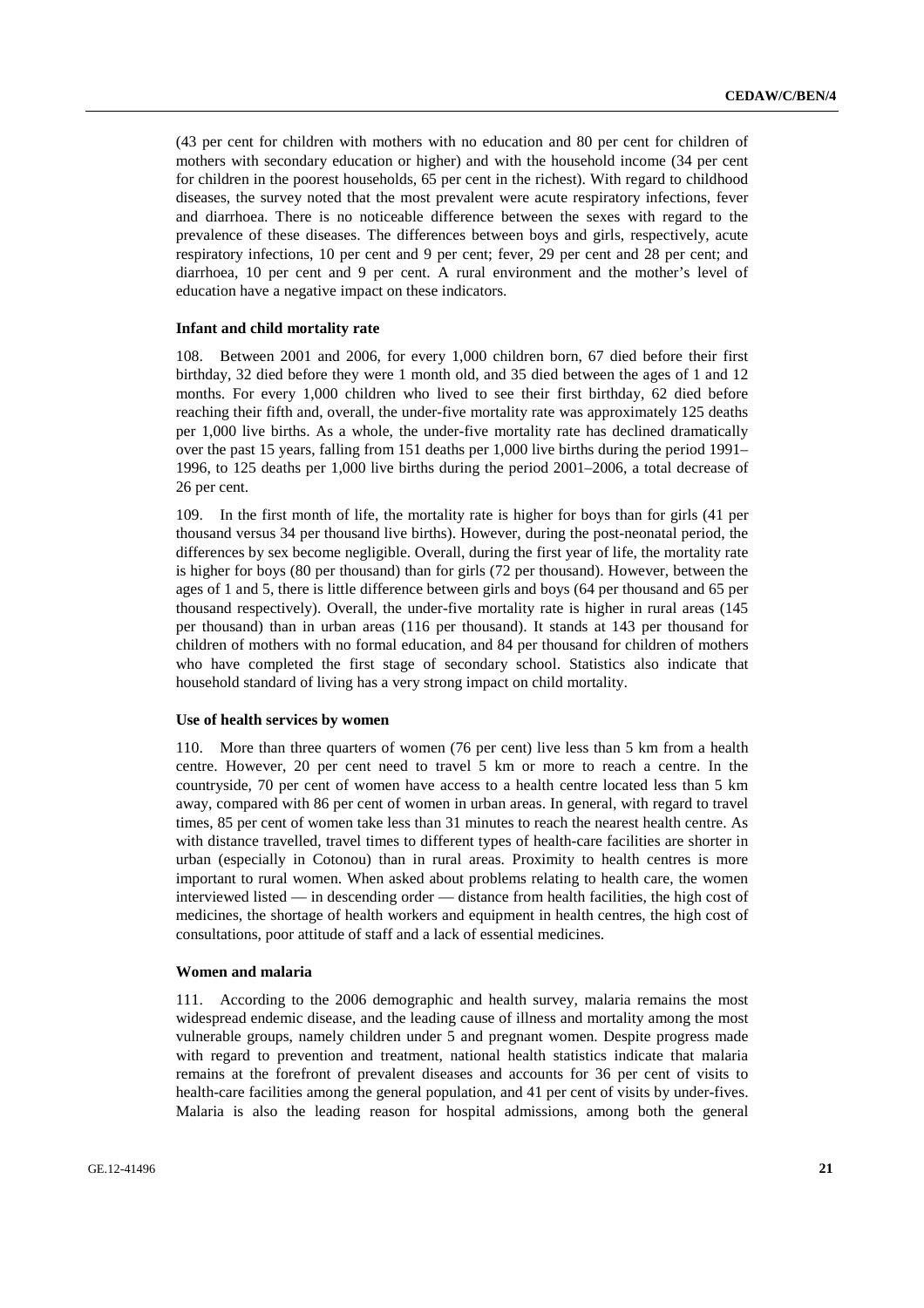population (18 per cent) and under-fives (29 per cent). It is therefore a serious public health problem in Benin, children and pregnant women being the worst affected. To protect children against malaria, mosquito net use has increased from 32 per cent (2001) to 47 per cent (2006). Statistics indicate that the percentage of boys sleeping under a mosquito net (47 per cent) is almost the same as the number of girls (46 per cent). A comparison with the 2001 survey data reveals an increase in the number of women using mosquito nets, from 33 per cent in 2001 to 45 per cent in 2006.

#### **HIV/AIDS prevalence, disaggregated by sex**

112. The 2006 demographic and health survey, together with a survey on HIV status in the general population, revealed an estimated HIV prevalence of 1.2 per cent. HIV prevalence for women aged 15–49, estimated at 1.5 per cent, is nearly double the figure for men in the same age group (0.8 per cent). As a result, the male-to-female HIV infection ratio stands at 1.88, that is, 188 HIV-positive women for every 100 infected men. Among the women, there are significant variations with regard to place of residence, level of education and employment status: urban areas have double the HIV infection rate of rural areas (2.2 per cent versus 1 per cent), and Cotonou in particular has the highest rate of HIV infection in Benin (2.8 per cent versus 2 per cent in other cities).

#### **Female genital mutilation**

113. This issue has already been addressed under articles 2 and 3 of the Convention.

114. A broad range of measures, policies, programmes and development strategies have been introduced to ensure the development of the health sector. Their implementation has led to a tangible improvement in the health of the population in general, and of Beninese women in particular, and has yielded the results outlined above. Nevertheless, much remains to be done in order to achieve results that will save more women's lives.

## **Article 13 Finance and social security**

### **Women's access to credit**

115. In 2003, according to the most recent Social Indicators Year Book, women had access to 26 per cent of bank loans, while men had access to 74 per cent. On the other hand, women obtained 60 per cent of available microcredit, whereas men obtained 40 per cent.

116. In 2006, a ministerial department was created to handle microfinance and youth and women's employment, with a directorate-general for microfinance. In 2008, a substantial budget was allocated to the microfinance fund, chiefly to alleviate women's hardship (CFAF 17,546,463 of a total ministry budget of CFAF 41,553,264). For a number of years, the State has been implementing measures to provide funding to small and medium-sized enterprises, in order to support women, who make up the vast majority of those active in trade and the informal economy. A microfinance society (FINADEV) and a microfinance providers' association (Alafia Consortium), established in 1998 and 2000 respectively, and other financial institutions such as the Support for the Development of Small and Medium-Sized Enterprises Project (PAPME), the Support for the Development of Micro-Enterprises Project (PADME), the Support for the Development of the Agricultural Sector Project (PASDA), the Caisses Locales de Crédit Agricole Mutuel (CLCAM) and a number of NGOs, together with the directorate-general for microfinance, which is responsible for regulating and strengthening the sector, are working to increase women's access to microcredit.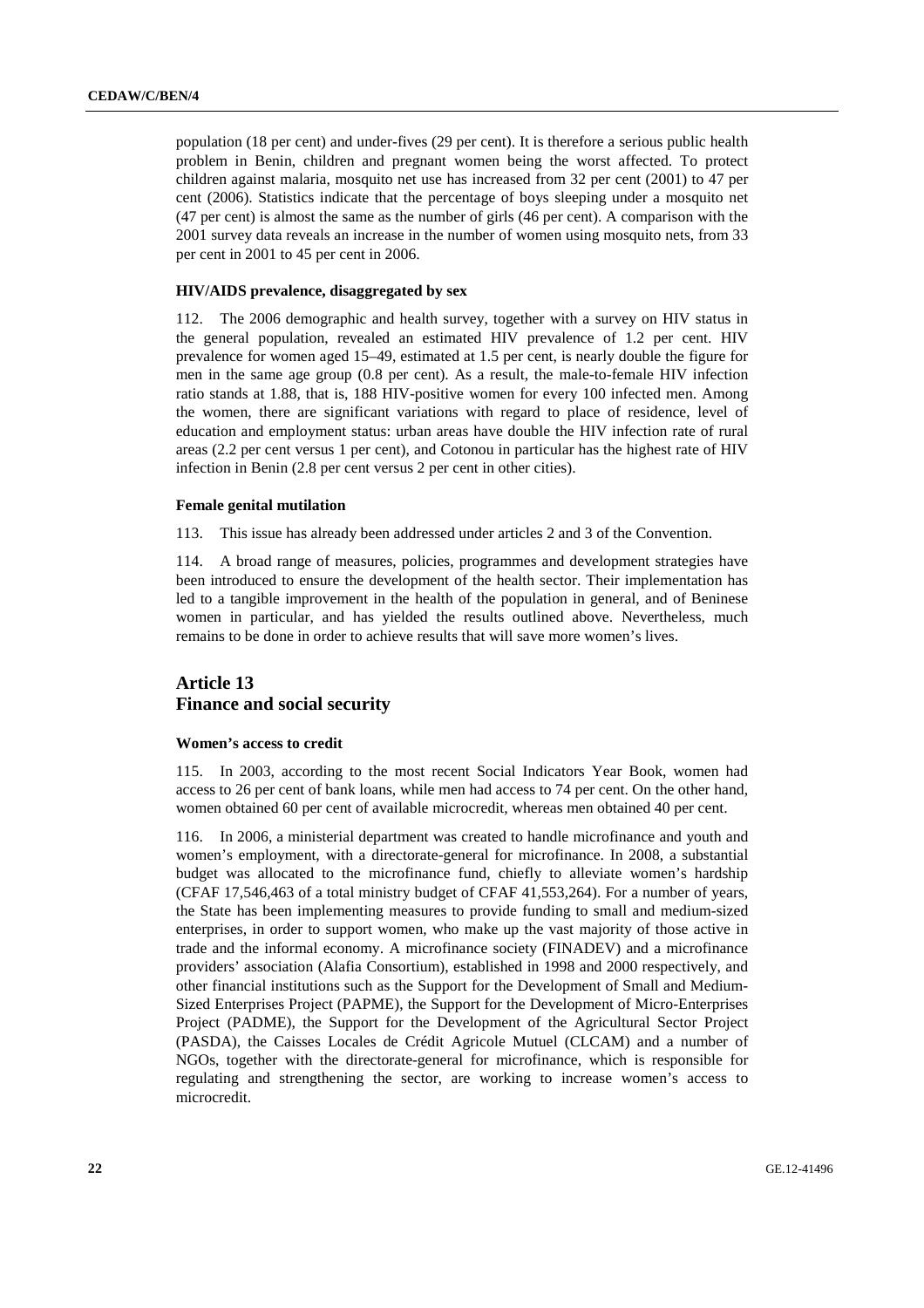117. It is also worth noting that, on 27 February 2007, the President of the Republic of Benin launched a Microcredit Programme for the Very Poor (PMCPP), in order to enable the poorest sections of the population, and women in particular, to become economically active. Beneficiaries receive CFAF 30,000, with an interest rate of 2 per cent per annum plus a further 3 per cent, repaid in the form of a savings contribution. The Government has therefore made a remarkable effort to improve women's access to microcredit relative to men, although much still remains to be done, especially for rural women.

#### **Social security system**

118. Act No. 98-029 of 21 March 2003 on the Social Security Code in the Republic of Benin, provides non-discriminatory guarantees to women, particularly with regard to family benefits, including antenatal allowances, family allowances, daily allowances for wage earners on maternity leave, and non-cash health and social benefits (art. 38). More recently, Act No. 2007-02 of 26 March 2007 amended the provisions of Act No. 98-029 of 21 March 2003, improve these benefits, whilst still avoiding any discrimination against women.

### **Article 14 Rural women**

#### **Legal and institutional measures**

119. Studies on household living standards in Benin indicate that the poverty rate is much higher in rural than in urban areas. Several factors have contributed to this phenomenon, including poor access to credit in rural areas, a limited range of exports of agricultural commodities, a poorly developed rural infrastructure (roads, water, electricity and telephone) and the low management and absorption capacity of public resources. Act No. 2007-03 of 16 October 2007 on rural land tenure in the Republic of Benin was adopted to improve the status of women in the agricultural sector, and explicitly guarantees women the right to inherit rural land from their elders or spouses.

120. Before this law was adopted, the Ministry of Agriculture, Livestock and Fisheries had introduced measures to support rural women, such as the Policy for the Advancement of Rural Women and Women in Agriculture, adopted in September 2001, which generally aims to "contribute to improving the living standards of rural people by providing equal opportunities for men and women in order to ensure the equal participation of all citizens in the development process in Benin", as well as various programmes and projects financed by technical and financial partners such as the International Fund for Agricultural Development (IFAD) and the Danish International Development Agency (DANIDA), and which, given their nature and scope, have important implications for improving women's living standards. The budget for the advancement of women and gender equality in agriculture is larger than in any other sector: CFAF 133,585,760 for the women's unit in the Ministry of Agriculture, from an overall budget of CFAF 61,911,667,000 for the sector. It is a considerable amount when compared to the budget for the gender unit within the Ministry of Youth, Sport and Leisure, for example (only CFAF 8,000,000). Nevertheless, the situation of rural women remains far from secure.

#### **Rural women**

121. According to statistics compiled by the National Institute for Statistics and Economic Analysis (INSAE), it is estimated that, in 1999, the rural population of Benin stood at 3.8 million, with women making up 51.3 per cent of that figure. The majority of women in Benin work in agricultural and rural production. According to the policy document on the promotion of women in agriculture, drawn up by the Ministry of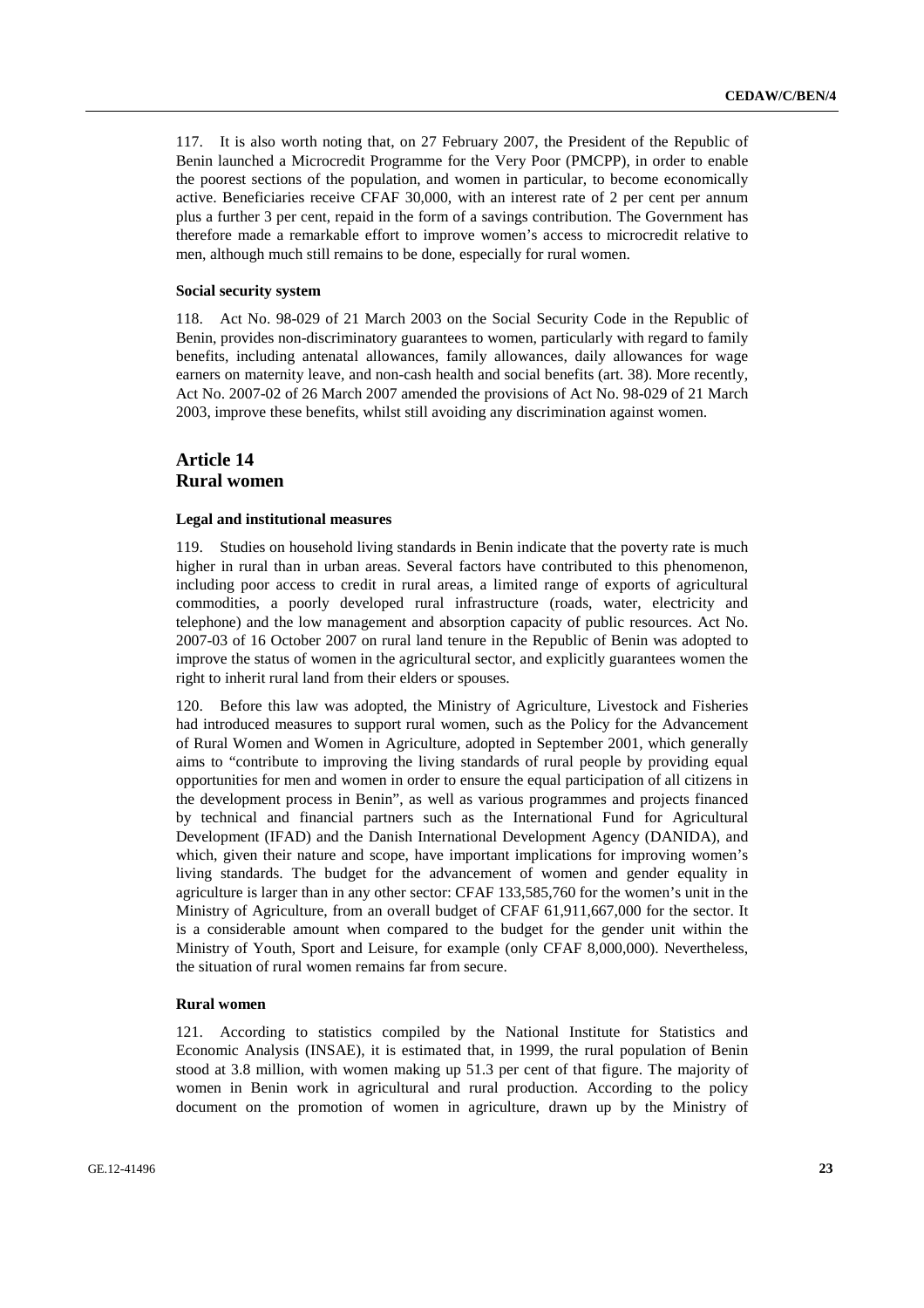Agriculture, women represent 50–60 per cent of the agricultural workforce. In the agricultural sector, women perform a wide range of tasks, such as ploughing (depending on the region of the country), clearing, sowing, weeding, fertilizing, harvesting and transport.

122. With regard to livestock farming, it is primarily women who rear poultry, pigs and small ruminants. The situation is the same in the fisheries sector, where men are only involved in catching the fish. As a result, women outnumber men in the agricultural sector. They thus constitute the backbone of farmers' organizations in Benin: in terms of membership numbers, women's agricultural organizations make up 70 per cent of all small farmers' organizations. While this establishes women as potential partners for direct dialogue with technical and financial stakeholders over the support they need to develop their farming activities, they nevertheless face difficulties in accessing land and credit.

123. One of the main problems that women face is a lack of available land. As a result, women work as landless farmers. In Benin, inheritance is one of the main means of access to land, especially in the southern and central parts of the country. According to tradition, only men may inherit land, owing to the fact that they would normally be in charge of work in the fields (in the northern part of Benin). Gender-disaggregated agricultural statistics indicate that of all land acquired with tenure, 13 per cent belongs to women. Plots owned by women are also generally smaller than those belonging to men: 0.9 hectares versus 1.26 hectares. According to a 2008 report by the African Peer Review Mechanism, it is now accepted that the poor performance of agriculture in Benin (the expansion of farming, introduction of new plant varieties, etc.) is partly due to constraints related to the issue of land. It should be noted that the practice of excluding women persists in some families, despite the promulgation of the Personal and Family Code.

124. The Personal and Family Code addresses the issue of women's access to land through inheritance by stipulating, in articles 1029 and 1030, that: "all previous provisions contrary to this Code are hereby repealed", and that "custom ceases to have force of law in all matters covered by this Code". Moreover, the 2007 rural land code addresses the problem by explicitly guaranteeing women the right to inherit rural land from their elders or spouses. The provisions of article 11 stipulate that "all citizens of Benin have an equal right to access agricultural land without any discrimination on the basis of sex ... under the conditions established by the law and regulations". To that end, the Government plans, as part of its new national gender equality policy, to introduce direct intervention mechanisms to support women's access to land tenure. Another tool introduced to promote tenure of rural land is the Access to Land Project, part of the Millennium Challenge Account programme (MCA), funded by the United States Government.

125. In addition to the problems they face with regard to land, women also have limited access to agricultural credit. Given that the granting of agricultural loans is contingent, inter alia, on the possession of a piece of arable land, women are often marginalized in this sector. The national policy for the advancement of women in agriculture and rural areas, designed to address this problem, aims to relax the selection criteria for loan applications made by rural women, and to encourage medium and long-term lending. A number of technical and financial partners, as well as international NGOs such as Plan Benin and SNV, are also working in that area, in order to ease the burden on rural women.

#### **Beninese women in the forestry, water and fisheries sectors**

126. Population growth has led to overexploitation and scarcity of land, highlighting disparities and inequalities between men and women relating to the management of natural resources. Unfortunately, the National Institute of Statistics and Economic Analysis (INSAE) lacks statistical data in this area. Nevertheless, with regard to the division of labour, men cut timber and logs, while women are predominantly involved in cutting and transporting firewood, and making charcoal. The gathering, processing and trading of non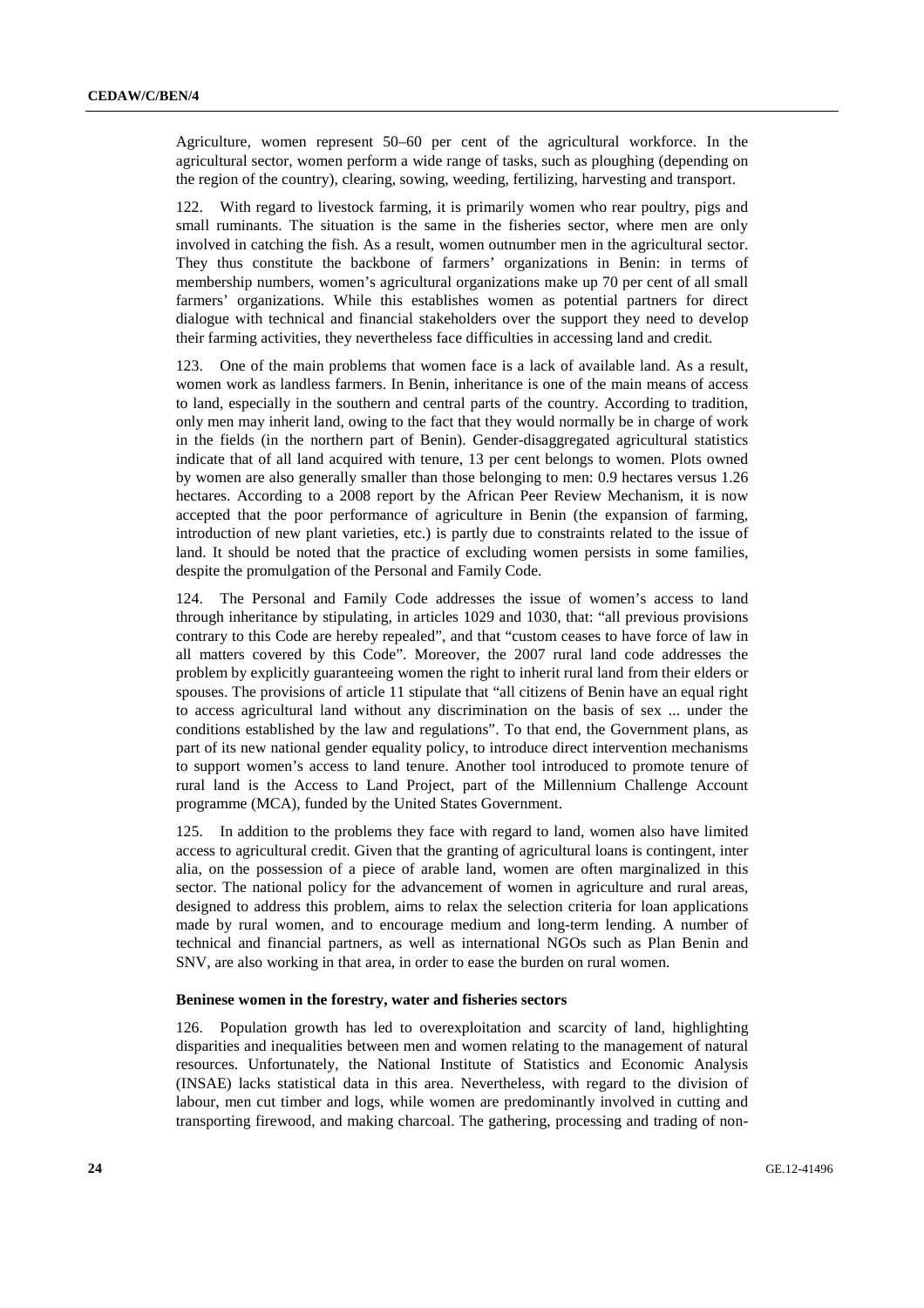timber forestry products are also female-dominated activities. However, women's opinions are barely taken into account in the decision-making process with respect to the management of forestry resources.

127. It is worth noting that, although drinking water is generally available in urban areas, access to drinking water is a major problem for rural women. The Rural Water and Sanitation Project (PADEAR), with funding from various donors (the Danish cooperation agency, the Japanese cooperation agency, the World Bank, GTZ-KFW (the German technical cooperation agency and the KfW Development Bank), the Danish International Development Agency, the Economic Community of West African States (ECOWAS), the Islamic Development Bank, the French Development Agency, FAC, and the West African Development Bank) has led to significant improvements in drinking water provision. However, the supply of drinking water in rural areas remains poor. According to the latest population census, 50.2 per cent of rural households had access to drinking water. This figure has fallen below 50 per cent in recent years (46.5 per cent in 2007, in comparison to 44 per cent in 2006), according to the latest Social Indicators Yearbook, published by INSAE. As part of their traditional role as homemakers, rural women are responsible for ensuring that the household is supplied with water. They are therefore obliged to travel long distances (5–10 km) during the dry season to obtain water, and even that may be of questionable quality. Yet they are not able to properly participate in the management of water resources.

128. There is a gender-based division of labour in the fisheries sector. Although men catch the fish, the tasks that follow are varied in nature and are performed by women – the processing of the fish or shrimp, and the sale of fresh or processed fish products in local markets.

# **Article 15 Equality in legal and civil matters**

#### **Legal and institutional measures**

129. Equality between men and women in legal and civil matters is enshrined in the national Constitution. Article 26 of the Constitution of the Republic of Benin stipulates that "the State shall guarantee all citizens equality before the law regardless of origin, race, sex, religion, political opinion or social status. Men and women are equal before the law. The State shall protect the family, and in particular the mother and child. It shall care for persons with disabilities and the elderly." Likewise, the State recognizes the equal right of men and women to freedom of movement, as affirmed in article 25 of the Constitution, which provides that "the State shall recognize and guarantee, under conditions fixed by law, freedom of movement, of association, of assembly, of procession and of demonstration". The Constitution recognizes women's right to choose their place of residence or domicile. Article 22 states that "all persons shall have the right to property. No one shall be deprived of their property unless it is in the public interest and in exchange for fair and prior compensation."

130. At first glance, there is no discrimination between the sexes with regard to legal capacity. Article 1123 of the French Civil Code of 1958, applicable to Benin, provides that anyone can enter into an agreement, unless declared incapable by law. The grounds for incapacity specified in law, do not include sex. Therefore, these provisions are in compliance with the Convention.

131. At the institutional level, Benin has a Ministry of Justice and the corresponding judicial institutions, namely the courts and tribunals. Women and men have equal access to all available judicial services. The principle of the non-retroactivity of legislation applies,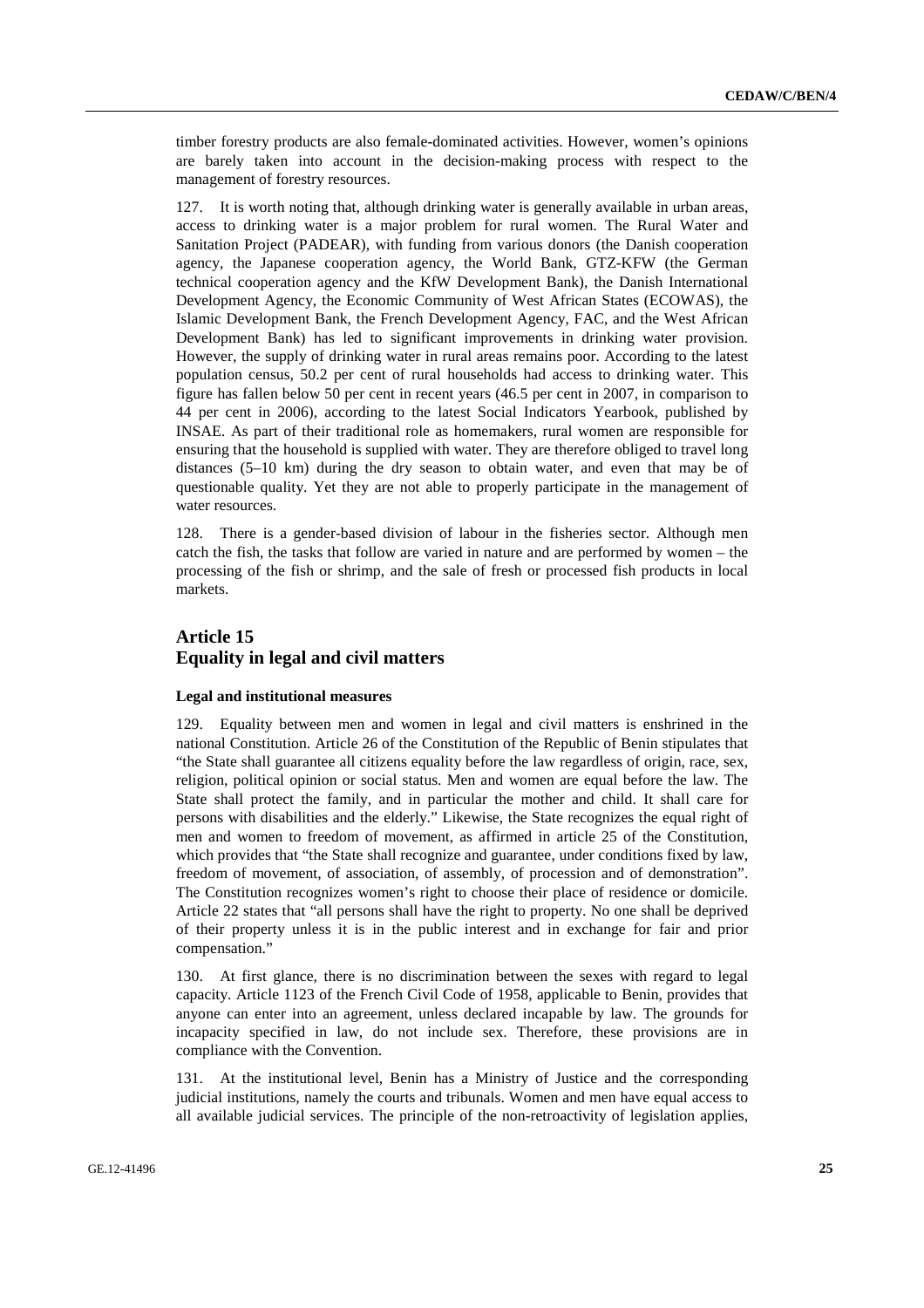regardless of sex. Article 16 of the Constitution stipulates that a person may be arrested or charged only in violation of a law promulgated prior to the charges against them ... . Likewise, the presumption of innocence applies to all persons, regardless of sex, and is enshrined in article 17 of the Constitution, which states that "anyone accused of a crime shall be presumed innocent until their culpability has been established in the course of a public trial, during which all the guarantees necessary to their free defence shall have been assured. No one shall be condemned for actions or omissions which, at the moment they were committed, did not constitute a criminal offence under national law. Likewise, the person concerned may not have a more severe penalty inflicted than that which was applicable at the time the offence was committed."

#### **Certain problems relating to freedom of movement and residence**

132. Freedom of movement is recognized by the Constitution as extending to all citizens. However, for women, this freedom is limited by the practices of some animist religions, such as the Oro or Zangbeto in the plateau region, and in other parts of the country, in that restrictions are placed on a woman's comings and goings. Indeed, when the "Oro" or "Zangbeto" appear, women must remain locked indoors, on pain of corporal punishment or even death for spying with the intention of divulging the secrets of the group. Moreover, with regard to their place of residence or domicile, women are in practice not permitted to own property. According to most customary practices, women may not inherit property. However, where possible, and especially in urban areas, there is a growing trend towards women owning property.

# **Article 16 Equal rights in family matters**

#### **Legal and institutional measures**

133. Benin has a large number of traditional and customary laws relating to the status of persons and the family. Some of these rules have long posed an obstacle to the empowerment of women. Custom in Benin always grants men primacy and a privileged position in relation to women. Following the adoption of the Personal and Family Code, these customs no longer have the force of law. Thus, significant progress has been made towards de jure equality between men and women, although de facto equality has yet to be achieved. Therefore, awareness-raising campaigns continue to be implemented to inform the public of the provisions of the Code.

134. Certain areas where significant progress has been made are mentioned below.

#### **Progress made with regard to the former status of women**

135. Act No. 2002-07 of 24 August 2004, on the Family and Personal Code, establishing principles of equality in line with the Constitution, and thus substantially reduces discrimination against women. It also abolishes levirate (art. 122), sets the legal age for marriage for girls and boys at 18 (art. 123), establishes the concept of monogamous marriage (art. 143), parental authority and equal inheritance rights for children, regardless of their sex (arts. 594, 604). The Act stipulates that the dowry is symbolic in character (art. 142) and that both spouses have full legal capacity (art. 173). It also grants widows inheritance rights (art. 604, art. 630 ff.). The husband is no longer in sole charge of providing moral and material guidance to the family, and parental authority is exercised jointly by both parents (art. 411).

136. The provisions of the Personal and Family Code have facilitated progress towards the goal of equality between the sexes. However, it is important to continue awareness